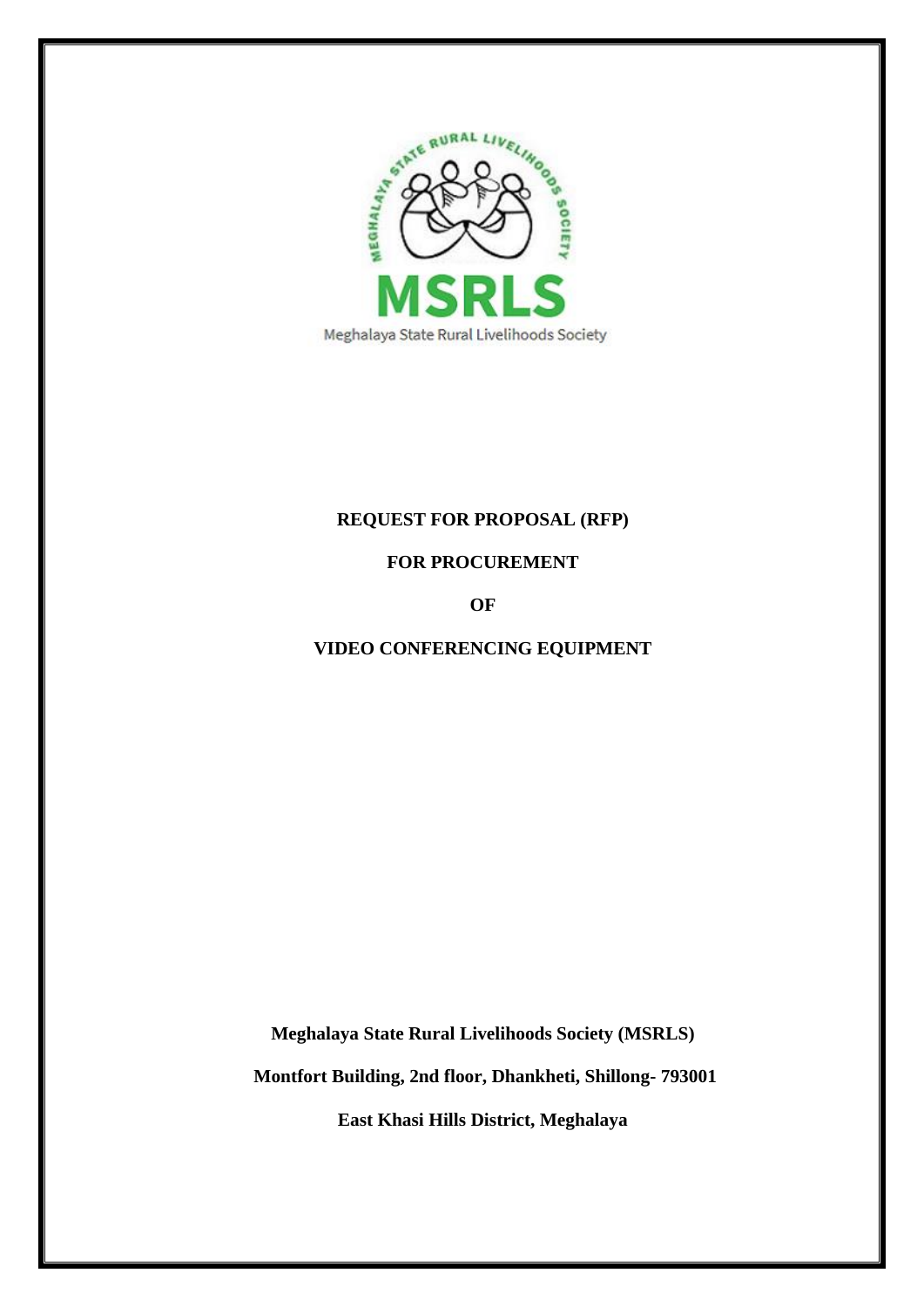# **Detail of Events**

| <b>SI</b>      | <b>Particulars</b>                                                                                                                                                                               | <b>Remarks</b>                                                                                                                                                                                                                                          |
|----------------|--------------------------------------------------------------------------------------------------------------------------------------------------------------------------------------------------|---------------------------------------------------------------------------------------------------------------------------------------------------------------------------------------------------------------------------------------------------------|
| N <sub>0</sub> |                                                                                                                                                                                                  |                                                                                                                                                                                                                                                         |
| $\mathbf{1}$   | Contact details of issuing department Chief Executive Officer,<br>Email address for<br>sending<br>kind of<br>correspondence<br>any<br>and<br>regarding<br>this RFP<br>for<br>submission of Bids) | (Name, Designation, Mobile No., Meghalaya State Rural Livelihood Society,<br>Montfort Building, 2nd floor,<br>Dhankheti, Shillong-793001,<br>East Khasi Hills District,<br>Meghalaya<br>Email: $msrls2011@gmail.com$<br>Email: mismeghalaya@gmail.com   |
|                |                                                                                                                                                                                                  | Phone no: 0364-2502130                                                                                                                                                                                                                                  |
| $\overline{2}$ | <b>Bid Document Availability</b><br>including changes/amendments, if<br>any to be issued                                                                                                         | RFP may be downloaded from MSRLS<br>website https://msrls.nic.in/                                                                                                                                                                                       |
| 3              | Last date for requesting clarification                                                                                                                                                           | Upto 3:00 pm on 10.03.2022<br>All communications regarding points /<br>queries requiring clarifications shall be<br>given in writing or by e-mail.                                                                                                      |
| $\overline{4}$ | Last date and time for Bid submission                                                                                                                                                            | Upto 3:00 pm on 14.03.2022                                                                                                                                                                                                                              |
| 5              | Date and Time of opening of<br><b>Technical Bids</b>                                                                                                                                             | At $3:00 \text{ pm}$ on $21.03.2022$<br>Authorized representatives of Bidders may<br>be present during opening of the Technical<br>Bids. However, Technical Bids would be<br>opened even in the absence of any or all of<br>the Bidder representatives. |
| 6              | <b>Opening of Financial Bids</b>                                                                                                                                                                 | Financial bids of technically qualified<br>bidders only will be opened on a<br>subsequent date that will be notified later.                                                                                                                             |
| $\tau$         | <b>Tender Fee</b>                                                                                                                                                                                | <b>NIL</b><br>Tender fee will not be applicable for<br>submission of this RFP                                                                                                                                                                           |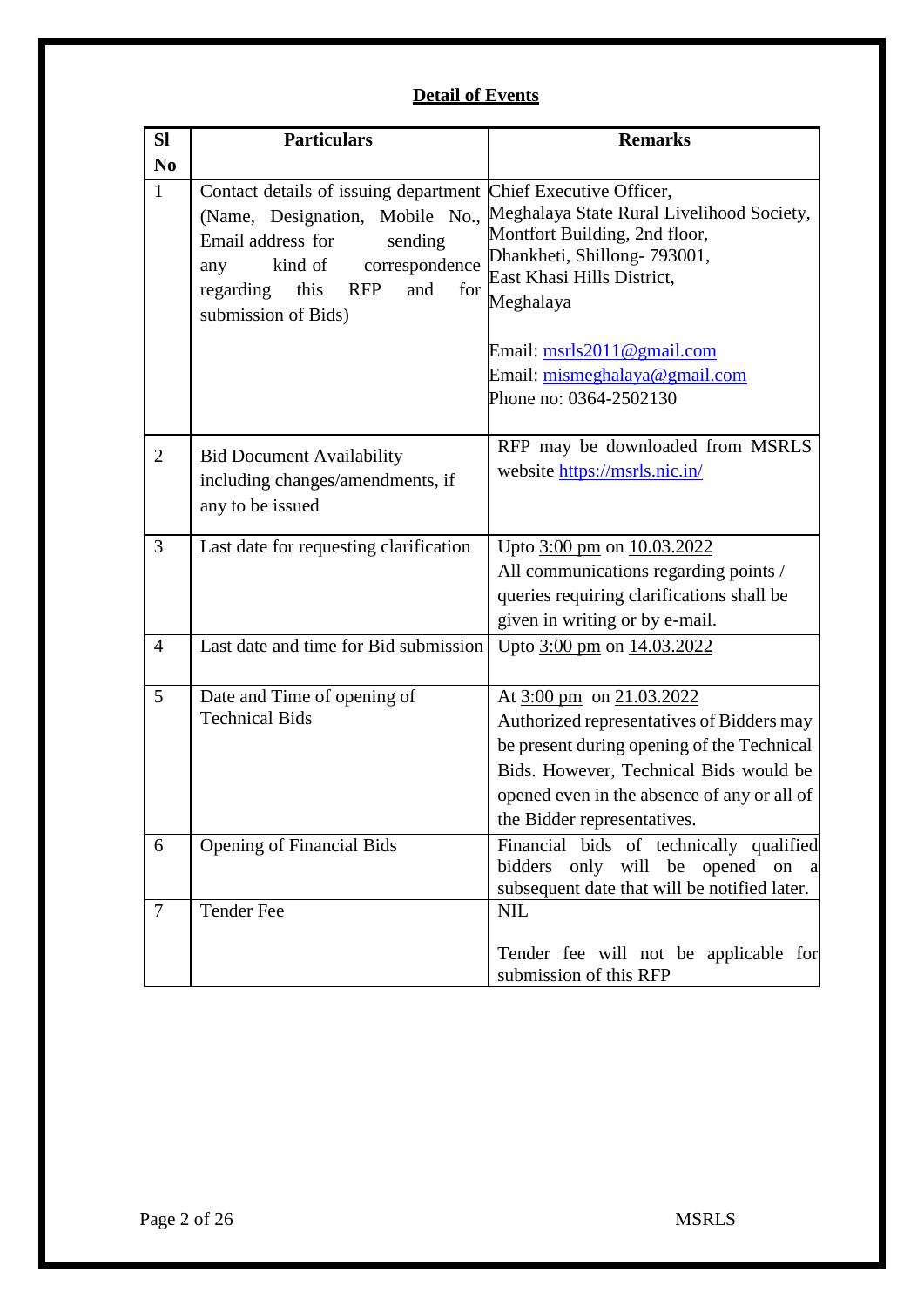**PART-I:**

| S.N.           | <b>INDEX</b>                                  |
|----------------|-----------------------------------------------|
| 1              | <b>INVITATION TO BID</b>                      |
| $\overline{2}$ | <b>DISCLAIMER</b>                             |
| 3              | REQUIREMENT SPECIFICATIONS                    |
| $\overline{4}$ | ELIGIBILITY CRITERIA                          |
| 5              | <b>CLARIFICATIONS AND AMENDMENTS ON RFP</b>   |
| 6              | <b>BID PREPARATION AND SUBMISSION</b>         |
| 7              | DEADLINE FOR SUBMISSION OF BIDS               |
| 8              | BIDDING PROCESS/ OPENING OF TECHNICAL BIDS    |
| 9              | <b>TECHNICAL EVALUATION</b>                   |
| 10             | EVALUATION OF FINANCIAL BIDS AND FINALIZATION |
| 11             | <b>CONTACTING THE SOCIETY</b>                 |
| 12             | AWARD CRITERIA AND AWARD OF CONTRACT          |
| 13             | DELIVERY, INSTALLATION AND COMMISSIONING      |
| 14             | <b>SERVICES</b>                               |
| 15             | <b>WARRANTY PERIOD</b>                        |
| 16             | <b>INSPECTION AND TESTING</b>                 |
| 17             | TECHNICAL DOCUMENTATION                       |
| 18             | <b>TENDER FEE</b>                             |

# **PART-II:**

| ppendix  | <b>Index</b>                                     |
|----------|--------------------------------------------------|
| А        | <b>BID FORM</b>                                  |
| B        | BIDDER'S ELIGIBILITY CRITERIA                    |
| $\Gamma$ | <b>TECHNICAL &amp; FUNCTIONAL SPECIFICATIONS</b> |
| D        | <b>BIDDER DETAILS</b>                            |
| E        | SCOPE OF WORK AND PAYMENT SCHEDULE               |
| F        | <b>FINANCIAL BID</b>                             |
| G        | UNDERTAKING OF AUTHENTICITY                      |
| H        | MANUFACTURERE AUTHORIZATION FORM                 |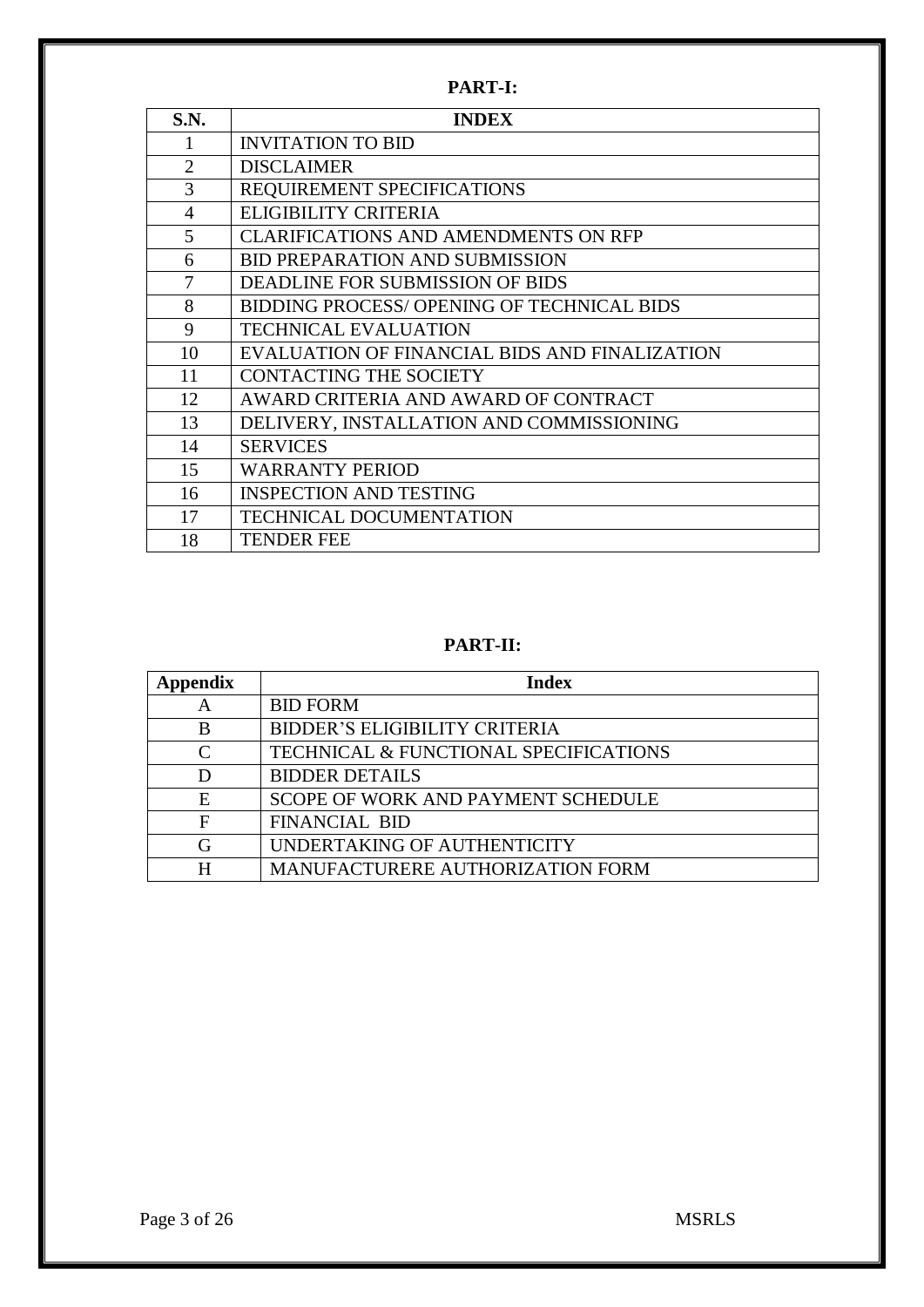#### **PART-I:**

#### **1. INVITATION TO BID:**

- i. **Meghalaya State Rural Livelihood Society** (herein after referred to as **'MSRLS/the Society')**, was formed by the Government of Meghalaya as per the guidelines of NRLM. The society is registered under the Meghalaya Society Registration Act XII of 1983 and was designated as the Nodal Agency for implementing NRLM in the state. The basic purpose of forming this society is to put in place a dedicated and sensitive support structure from the State level down to the sub-district level which will focus on building strong and selfmanaged institution of the poor at different levels.
- ii. This Request for Proposal (RFP) has been issued by **the Society** for Procurement, Installation and Maintenance of Video Conferencing Equipment for the office as per details/scope of work mentioned in **Appendix-E** of this RFP.
- iii. Interested Bidders are advised to go through the entire RFP before submission of Bids to avoid any chance of elimination. The eligible Bidders who meet the eligibility criteria given in **Appendix-B** and agree to all the terms and conditions contained in this RFP are invited to submit their Technical and Financial proposal in response to this RFP.
- iv. The criteria and the actual process of evaluation of the responses to this RFP and subsequent selection of the successful Bidder will be entirely at MSRLS's discretion.

### **2. DISCLAIMER:**

- i. This RFP is not an offer by MSRLS, but an invitation to receive responses from the eligible Bidders.
- ii. The purpose of this RFP is to provide the Bidder(s) with information to assist preparation of their Bid proposals. This RFP does not claim to contain all the information each Bidder may require. Each Bidder should conduct its own investigations and analysis and should check the accuracy, reliability and completeness of the information contained in this RFP and where necessary obtain independent advices/clarifications. Society may in its absolute discretion, but without being under any obligation to do so, update, amend or supplement the information in this RFP.
	- iii. The Bidder is expected to examine all instructions, forms, terms and specifications in this RFP. Failure to furnish all information required under this RFP or to submit a Bid not substantially responsive to this RFP in all respect will be at the Bidder's risk and may result in rejection of the Bid.
- iv. The Society reserves the right to reject all or any of the Bids or Bidders without assigning any reason whatsoever before issuance of purchase order and/or its acceptance thereof by the successful Bidder as defined in Award Criteria and Award of Contract in this RFP.

### **3. ELIGIBILITY CRITERIA**:

(a)Bid is open to all Bidders who meet the eligibility and technical criteria as given in **Appendix-B & Appendix-C** of this document. The Bidder has to submit the documents substantiating eligibility criteria as mentioned in this RFP document.

Page 4 of 26 MSRLS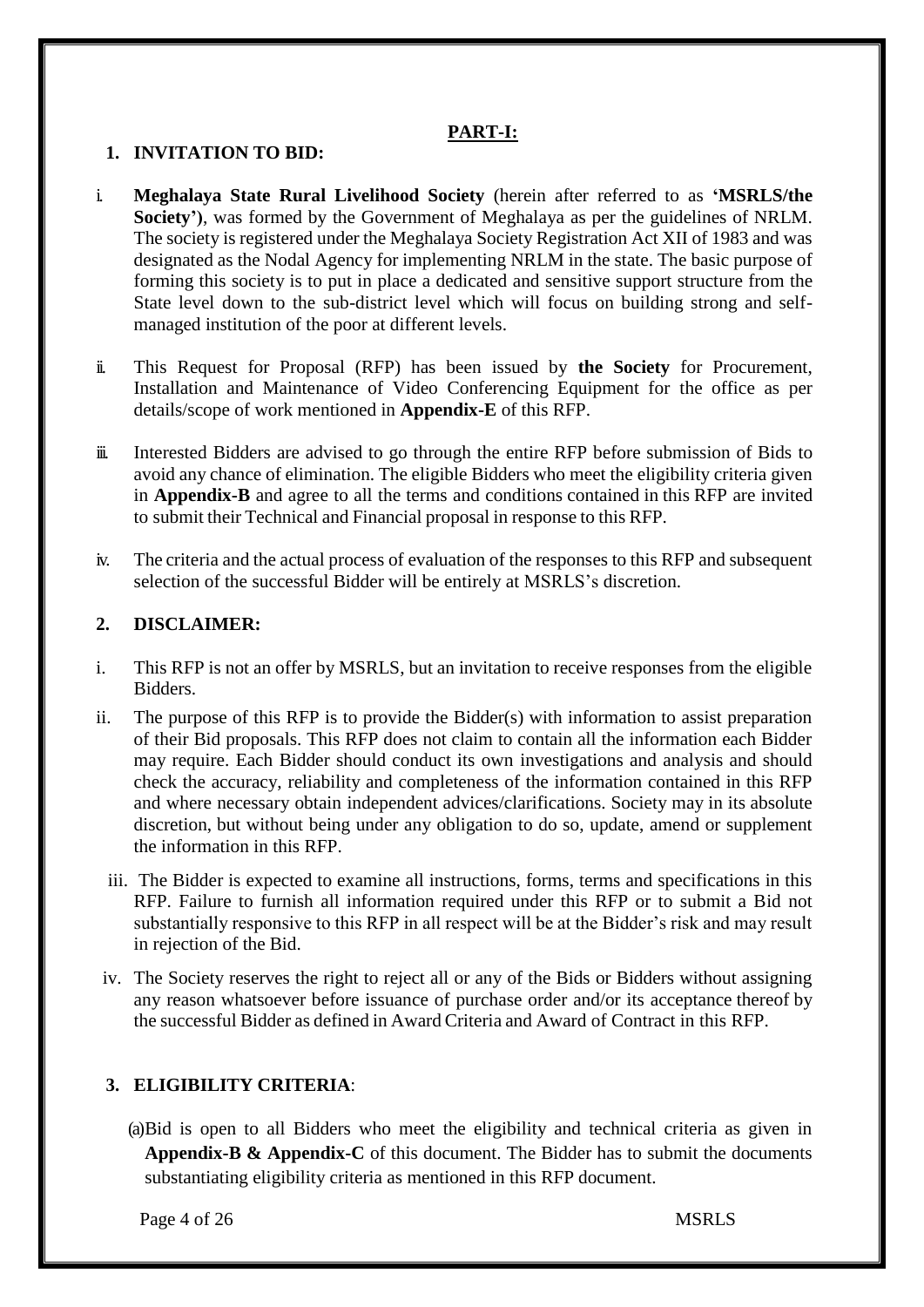- (b) If any Bidder submits Bid on behalf of Original Equipment Manufacturer (OEM), the same Bidder shall not submit a Bid on behalf of another OEM under the RFP. Bid submitted with options of multiple OEMs shall also be considered Bid submitted on behalf of multiple OEMs **and shall be rejected**.
- (c) Either the Bidder on behalf of OEM or OEM itself is allowed to Bid, however both cannot Bid simultaneously.

# **4. CLARIFICATION AND AMENDMENTS ON RFP:**

- i. Bidder requiring any clarification on RFP may notify the Society in writing within 7 days from issuing of the RFP.
- ii. A pre-Bid meeting will be held (if required) on a date and time specified at a later date, prior to the deadline for submission of Bids, which may be attended by the authorized representatives of the Bidders interested to respond to this RFP.
- iii. The queries received (without identifying source of query) and response of the Society thereof will be posted on the Society's website or conveyed to the Bidders.
- iv. The Society reserves the right to amend, rescind or reissue the RFP, at any time prior to the deadline for submission of Bids. The Society, for any reason, whether, on its own initiative or in response to a clarification requested by a prospective Bidder, may modify the RFP, by amendment which will be made available to the Bidders by way of corrigendum/addendum. The interested parties/Bidders are advised to check the Society's website regularly till the date of submission of Bid document specified in the Detail of Events/email. Such amendments/clarifications, if any, issued by the Society will be binding on the participating Bidders. Society will not take any responsibility for any such omissions by the Bidder. The Society, at its own discretion, may extend the deadline for submission of Bids in order to allow prospective Bidders a reasonable time to prepare the Bid, for taking the amendment into account.
- v. No request for change in terms and conditions, other than what has been mentioned in this RFP or any addenda/corrigenda or clarifications issued in connection thereto, will be entertained and queries in this regard, therefore will not be entertained.
- vi. Queries received after the scheduled date and time will not be responded/acted upon.

### **5. BID PREPARATION AND SUBMISSION:**

**i.** The Bid is to be submitted in two separate envelopes. One of the envelope is to be prominently marked as '**Technical Proposal for supply of in response to the RFP No. dated** 

Page 5 of 26 MSRLS The envelope should contain following documents and be properly sealed: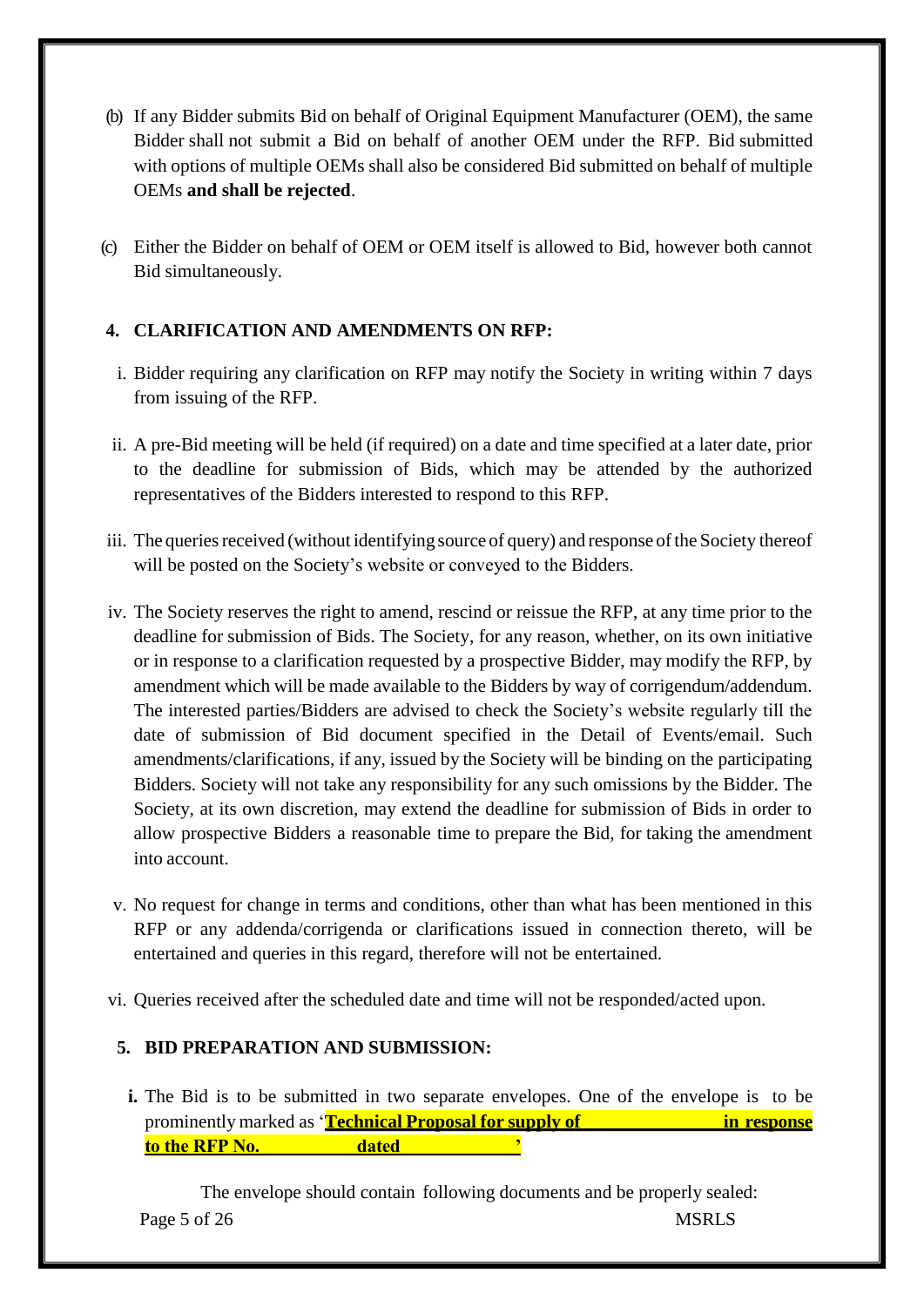- (a) Index of all the documents, letters, bid forms etc. submitted in response to RFP along with page numbers.
- (b) Bid covering letter/Bid form on the lines of **Appendix-A** on Bidder's letter head.
- **(c)** Specific response with supporting documents in respect of Eligibility Criteria as mentioned in **Appendix-B** and technical eligibility criteria on the lines of **Appendix-C.**
- (d) Bidder's details as per **Appendix-D** on Bidder's letter head.
- (e) Audited financial statement and profit and loss account statement asmentioned in Part-II.
- (f) Detailed explanation of functioning of hardware/firmware. Licensing details of operating software/firmware.
- **(g)** Undertaking of Authenticity as per **Appendix-G.**
- **(h)** Format for Manufacturer's Authorization Form as per **Appendix-H.**
- ii. A second sealed envelope prominently marked as **Financial Proposal for supply of \_\_\_\_\_\_\_\_\_\_\_\_\_\_\_\_\_\_\_\_\_\_\_\_\_ in response to the RFP No. \_\_\_\_\_\_\_ dated**  This envelope should contain the Grand Total price quoted strictly on the lines of **Appendix-F** and must include all the price components mentioned. Prices are to be quoted in Indian Rupees only.

### **iii. Bidders may please note:**

- (a) The Bidder should quote for the entire package for Product and Services it proposes to supply.
- (b) While submitting the Technical Bid, **literature (user manual) on the hardware and its associated operating software** should be segregated and kept together in one section / lot in a separate envelope.
- (c) Care should be taken that the Technical Bid shall not contain any price information. Such proposal, if received, will be rejected.
- (d) The Bid document shall be complete in accordance with various clauses of the RFP document or any addenda/corrigenda or clarifications issued in connection thereto, duly signed by the authorized representative of the Bidder and stamped with the official stamp of the Bidder. Board resolution authorizing representative to Bid and make commitments on behalf of the Bidder is to be attached.
- (e) Bids are liable to be rejected if only one Bid (i.e. Technical Bid or Financial Bid) is received.
- (f) If deemed necessary, the Society may seek clarifications on any aspect from the Bidder. However, that would not entitle the Bidder to change or cause any change in the substances of the Bid already submitted or the price quoted.
- (g) The Bidder may also be asked to give presentation for the purpose of clarification of the Bid.
- (h) The Bidder must provide specific and factual replies to the points raised in the RFP.
- (i) The Bid shall be typed or written in indelible ink and shall be signed by the Bidder or a person or persons duly authorized to bind the Bidder to the Contract.
- (j) All the enclosures (Bid submission) shall be serially numbered and contain the seal of the participating Bidder.
- (k) The Society reserves the right to reject Bids not conforming to above.

Page 6 of 26 MSRLS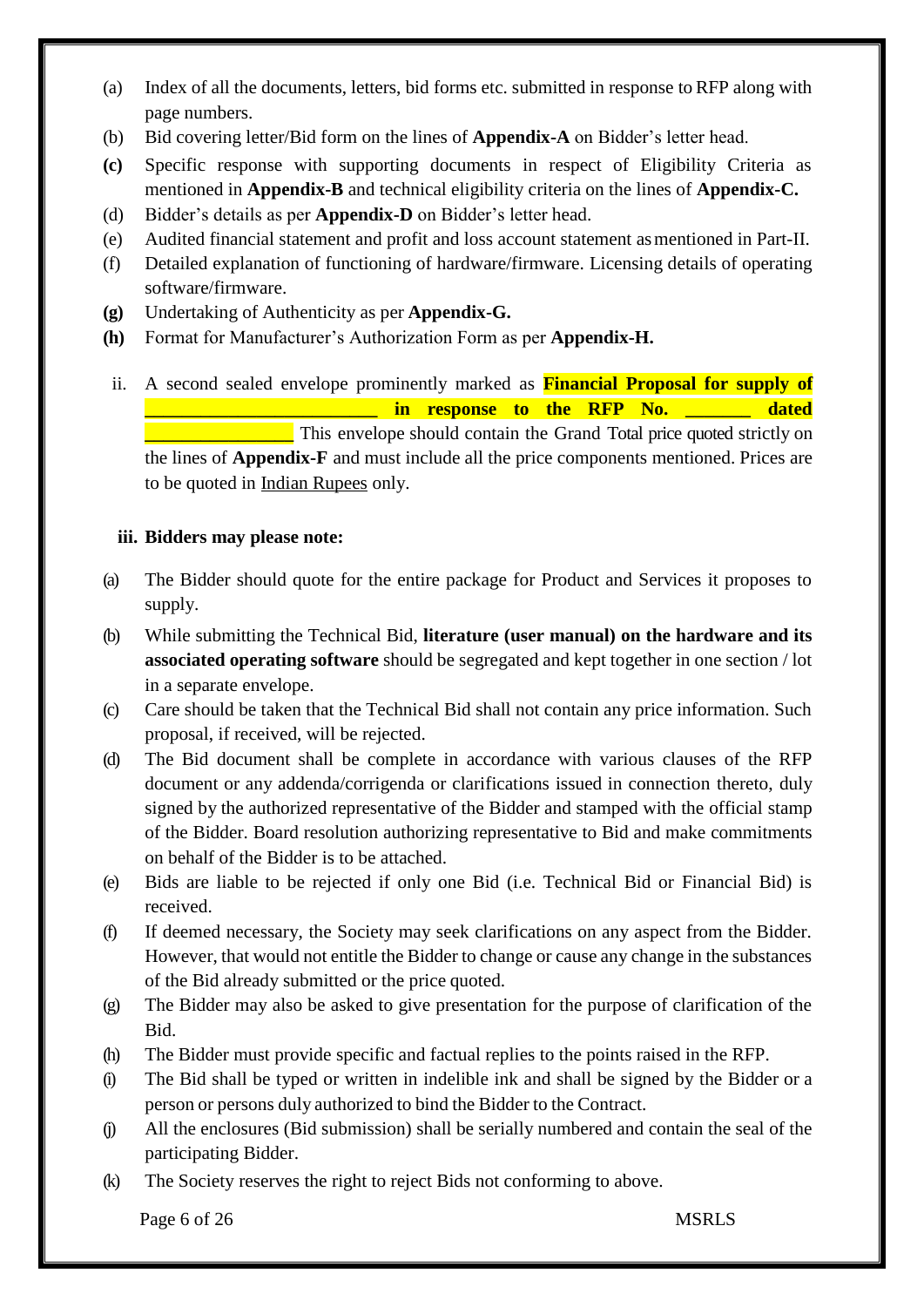- (l) The two envelopes shall be put together and sealed in an outer envelope.
- (m) All the envelopes shall be addressed to the Society and delivered at the address given in Detail of Events of this RFP and should have name and address of the Bidder on the cover.
- (n) If the envelope is not sealed and marked, the Society will assume no responsibility for the Bid's misplacement or its premature opening.

# **6. DEADLINE FOR SUBMISSION OF BIDS:**

- i. Bids must be received by the Society at the address specified and by the date and time mentioned in the "Detail of Events".
- ii. In the event of the specified date for submission of Bids being declared a holiday for the Society, the Bids will be received up to the appointed time on the next working day.
- iii. In case the Society extends the scheduled date of submission of Bid document, the Bids shall be submitted by the time and date rescheduled. All rights and obligations of the Society and Bidders will remain the same.
- iv. Any Bid received after the deadline for submission of Bids prescribed, will be rejected.

### **7. BIDDING PROCESS/OPENING OF TECHNICAL BIDS:**

- i. All the technical Bids received up to the specified time and date will be opened for initial evaluation on the time and date mentioned in the Detail of Events. The technical Bids will be opened in the presence of representatives of the Bidders who choose to attend the same. **However, Bids may be opened even in the absence of representatives of one or more of the Bidders.**
- ii. In the first stage, only technical Bid will be opened and evaluated. Bids of such Bidders satisfying eligibility criteria and agree to comply with all the terms and conditions specified in the RFP will be evaluated for technical criteria/specifications/eligibility. Only those Bids complied with technical criteria shall become eligible for indicative price Bid opening and further RFP evaluation process.
- iii. The Society will examine the Bids to determine whether they are complete, required formats have been furnished, the documents have been properly signed, EMD and Tender Fee for the desired amount and validity period is available and the Bids are generally in order. The Society may, at its discretion waive any minor non-conformity or irregularity in a Bid which does not constitute a material deviation.
- iv. Prior to the detailed evaluation, the Society will determine the responsiveness of each Bid to the RFP. For purposes of these Clauses, a responsive Bid is one, which conforms to all the terms and conditions of the RFP in total, without any deviation.
- v. The Society's determination of a Bid's responsiveness will be based on the contents of the Bid itself, without recourse to extrinsic evidence.

Page 7 of 26 MSRLS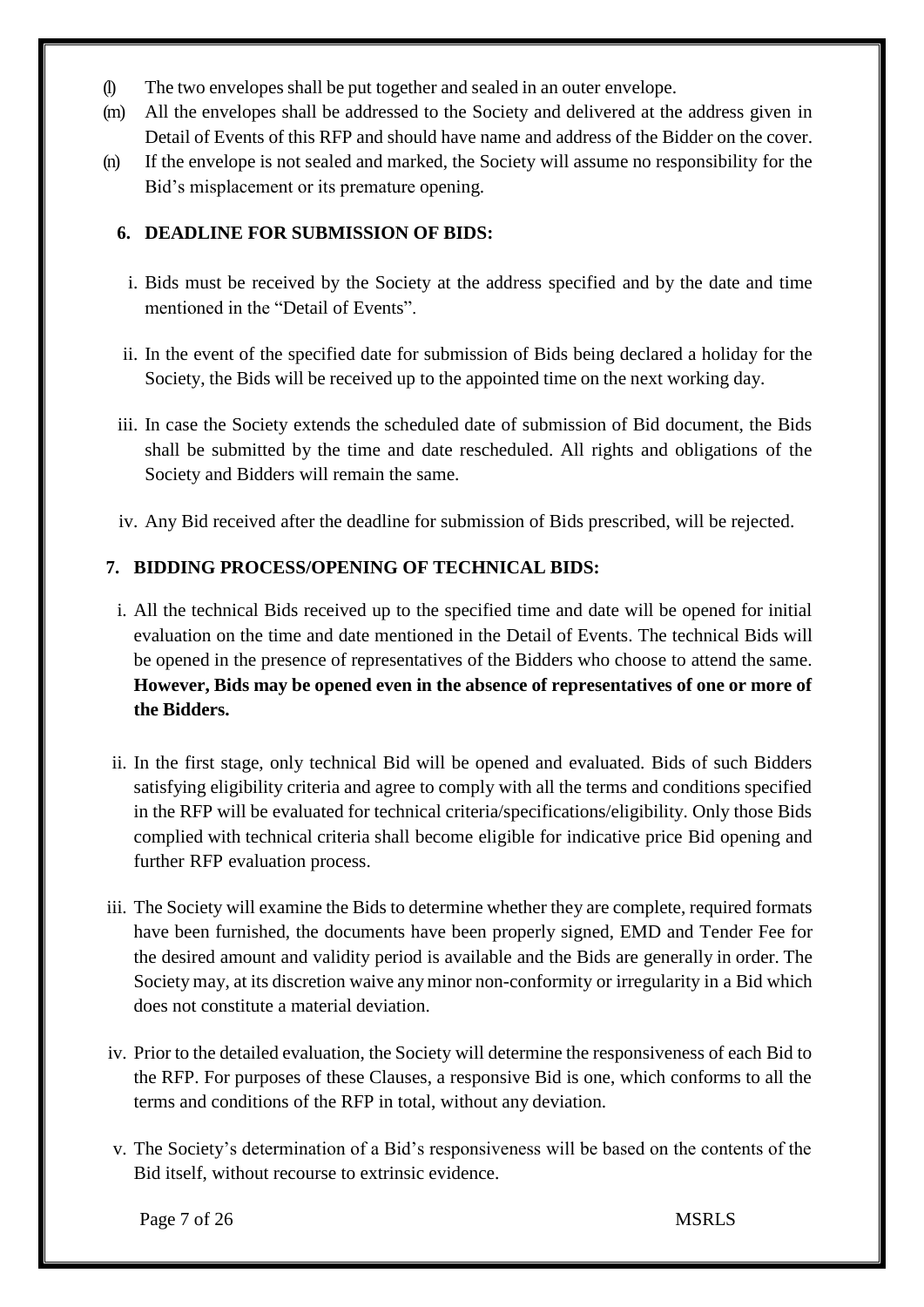- vi. After opening of the technical Bids and preliminary evaluation, some or all the Bidders may be asked to make presentations on the hardware, operating software/firmware proposed to be offered by them.
- vii. If a Bid is not responsive, it will be rejected by the Society and will not subsequently be made responsive by the Bidder by correction of the non-conformity.

# **8. TECHNICAL EVALUATION:**

- i. Technical evaluation will include technical information submitted as per technical Bid format, demonstration of proposed Product and Services, reference calls and site visits, wherever required. The Bidder may highlight the noteworthy/superior features of their Product. The Bidder will demonstrate/substantiate all claimsmade in the technical Bid along with supporting documents to the Society, the capability of the Product to support all the required functionalities at their cost in their lab or those at other organizations where similar Product is in use.
- ii. During evaluation and comparison of Bids, the Society may, at its discretion ask the Bidders for clarification on the Bids received. The request for clarification shall be in writing and no change in prices or substance of the Bid shall be sought, offered or permitted. No clarification at the initiative of the Bidder shall be entertained after bid submission date.

# **9. EVALUATION OF FINANCIAL BIDS AND FINALIZATION:**

- i. The envelope containing the Financial Price Bid(s) of only those Bidders, who are short-listed after technical evaluation, would be opened.
- ii. All the Bidders who qualify in the evaluation process shall have to participate in the Financial Bid Opening.
- iii.The Bidder will be selected as L1 on the basis of net total of the price evaluation as quoted on the lines of **Appendix-F**.

# **10. CONTACTING THE SOCIETY:**

- i. No Bidder shall contact the Society on any matter relating to its Bid, from the time of opening of indicative price Bid to the time, the Contract is awarded.
- ii. Any effort by a Bidder to influence the Society in its decisions on Bid evaluation, Bid comparison or contract award may result in the rejection of the Bid.

### **11. AWARD CRITERIA AND AWARD OF CONTRACT:**

- (a) Among all qualified bids, based on the technical and financial bid a contract will be awarded accordingly.
- Page 8 of 26 MSRLS (b) Society will notify successful Bidder in writing by way of issuance of purchaseorder through letter or email that its Bid has been accepted. The selected Bidder has to return the scanned copy of the same to the Society within *7* **working days**, duly Accepted, Stamped and Signed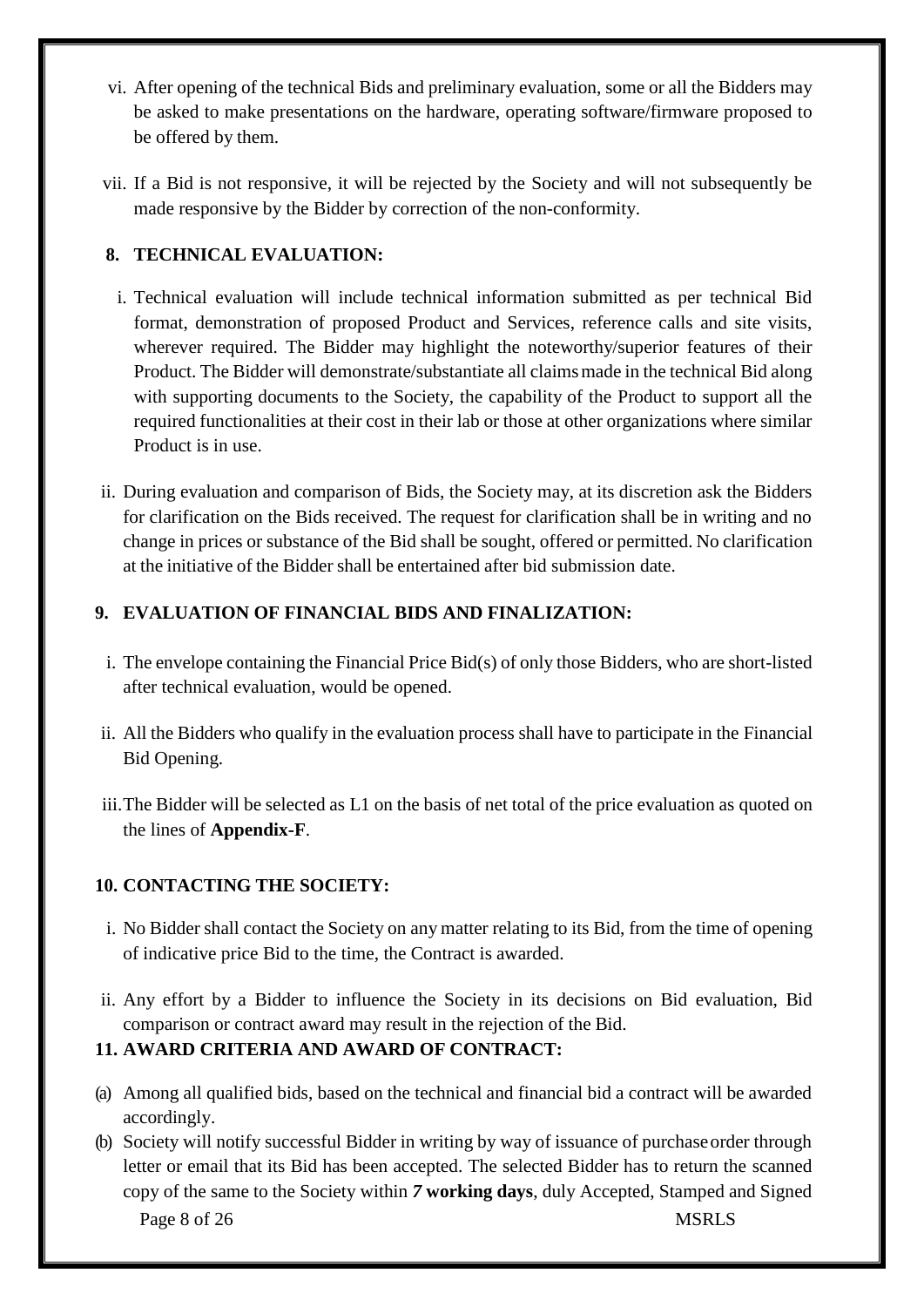by Authorized Signatory in token of acceptance.

- (c) The successful Bidder shall be required to enter into a Contract with the Society, within 30 days from issuance of Purchase Order or within such extended period as may be decided by the Society.
- (d) The Society reserves the right to stipulate, at the time of finalization of the Contract, any other document(s) to be enclosed as a part of the final Contract.
- (e) Upon notification of award to the successful Bidder, the Society will promptly notify the award of contract to the successful Bidder on the Society's website.

# **12. DELIVERY, INSTALLATION AND COMMISSIONING:**

- i. Service Provider shall provide such packing of the Products as is required to prevent its damage or deterioration during transit thereof to the location given by the Society. The packing shall be sufficient to withstand, without limitation, rough handling during transit and exposure to extreme temperature, salt and precipitation during transit and open storage. Size and weight of packing cases shall take into consideration, where appropriate, the remoteness of the Products final destination and the absence of heavy handling facilities at all transit points.
- ii. Service Provider will have to supply the Product(s) in 'Factory Sealed Boxes' with System OEM seal.
- iii. Delivery, installation and commissioning of the Products shall be made by Service Provider in accordance with the system approved / ordered and within the time schedule given in the Scope of work given in **Appendix-E** of this document.
- iv. The delivery will be deemed complete when the Products/ components/ associated software/firmware are received in good working condition at the designated locations, mentioned in this RFP.
- v. The installation will be deemed to be completed, when the Product including all the hardware, accessories/components, firmware/system software, and other associated software have been supplied, installed and operationalised as per the technical specifications and all the features as per the technical specifications are demonstrated and implemented as required, on the systems, to the satisfaction of the Society. Service Provider has to resolve any problem faced during installation and operationalisation.
- Page 9 of 26 MSRLS vi. In addition, Service Provider will supply all associated documentation relating to the Products/hardware, system software/firmware, etc. The Product(s) are considered accepted (commissioned and operationalised) after signing the acceptance test plan document jointly by the representative of the Society and the engineer from Service Provider. The component level checking for individual item may be included during the acceptance test. The acceptance test plan document shall be deemed to form a part of the agreement, to be signed between Service Provider and the Society. Service Provider should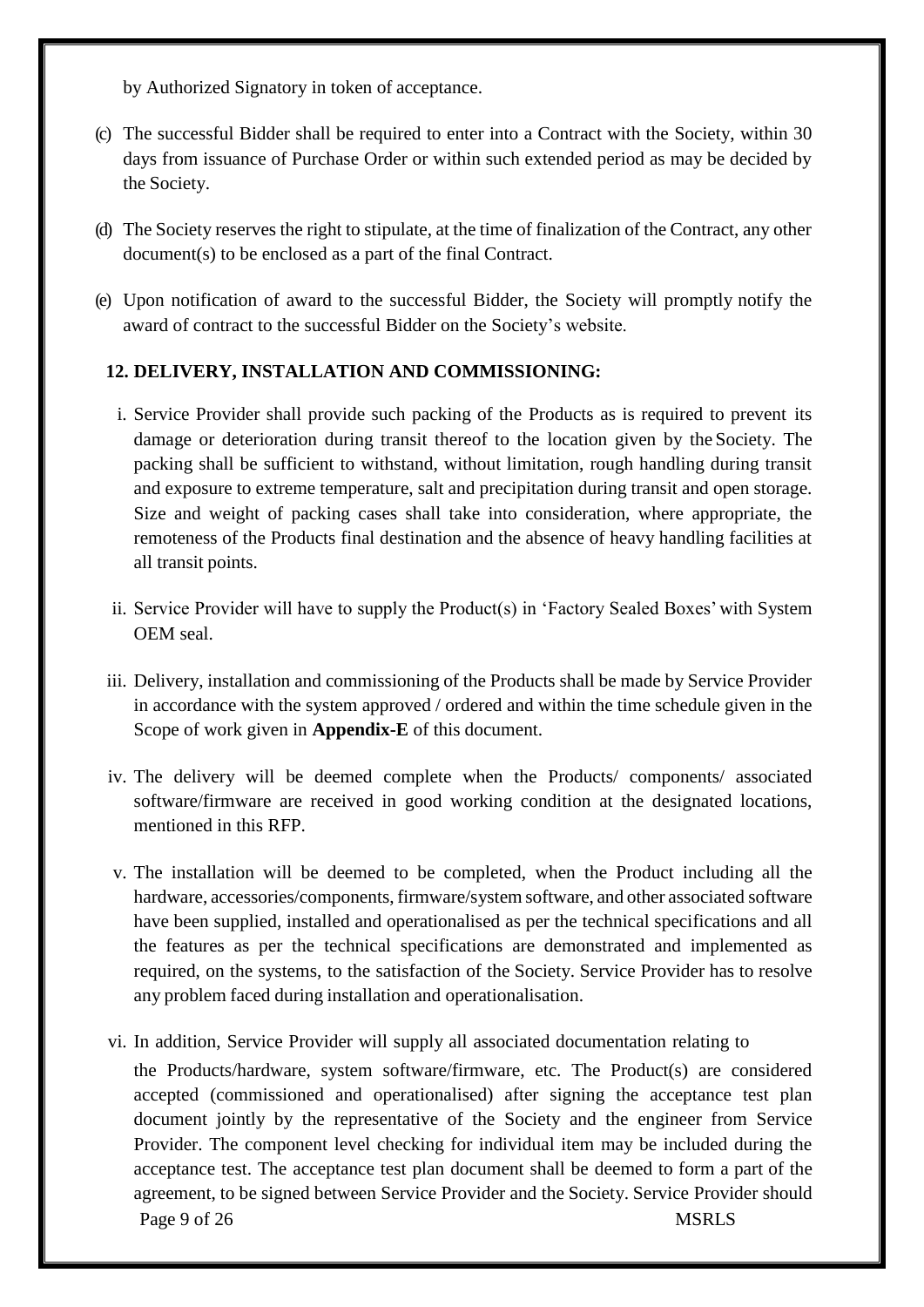ensure that the Product meets the requirements of the Society as envisaged in the RFP.

- vii. The details of the documents to be furnished by Service Provider are specified here under:-
- (a) 2 copies of Vendor's Invoice showing contract number, products description, quantity, unit price and total amount.
- (b) Delivery Note or acknowledgement of receipt of Products
- (c) Manufacturer's warranty certificate.
- viii. The above documents shall be received by the Society before arrival of Products (except where it is handed over to the Consignee with all documents). If these documents are not received, Service Provider will be responsible for any consequent expenses.
- ix. For the system & other software/firmware required with the hardware ordered for, the following will apply: -
- (a) Service Provider shall supply standard software/firmware package published by third parties in or out of India in their original publisher-packed status only, and should have procured the same either directly from the publishers or from the publisher's sole authorized representatives only.
- (b) Service Provider shall provide complete and legal documentation of all sub systems, licensed operating systems, licensed system software/firmware, licensed utility software and other licensed software. Service Provider shall also provide licensed software for all software/firmware whether developed by them or acquired from others.
- (c) The ownership of the supplied hardware shall be that of the Society from the date of delivery of the same, including use of software license embedded to the hardware in perpetuity. Evidence to this effect must be submitted before the payment can be released.

### **13. SERVICES:**

- i. Service Provider shall ensure that key personnel with relevant skill-sets are available at designated locations for installation and commissioning of the Product.
- ii. Service Provider shall ensure that the quality of methodologies for delivering the Products/Services, adhere to quality standards/timelines stipulated thereof.
- iii. Service Provider shall be willing to transfer skills to relevant personnel of the Society, by means of training and documentation.
- iv. Service Provider shall provide and implement patches/ upgrades/ updates for Products (software/ firmware/ OS) as and when released by Service Provider/ OEM free of cost. Service Provider should bring to notice of the Society all releases/ version changes.
- Page 10 of 26 MSRLS v. Service Provider shall obtain a written permission from the Society before applying any of the patches/ upgrades/ updates. Service Provider has to support older versions of the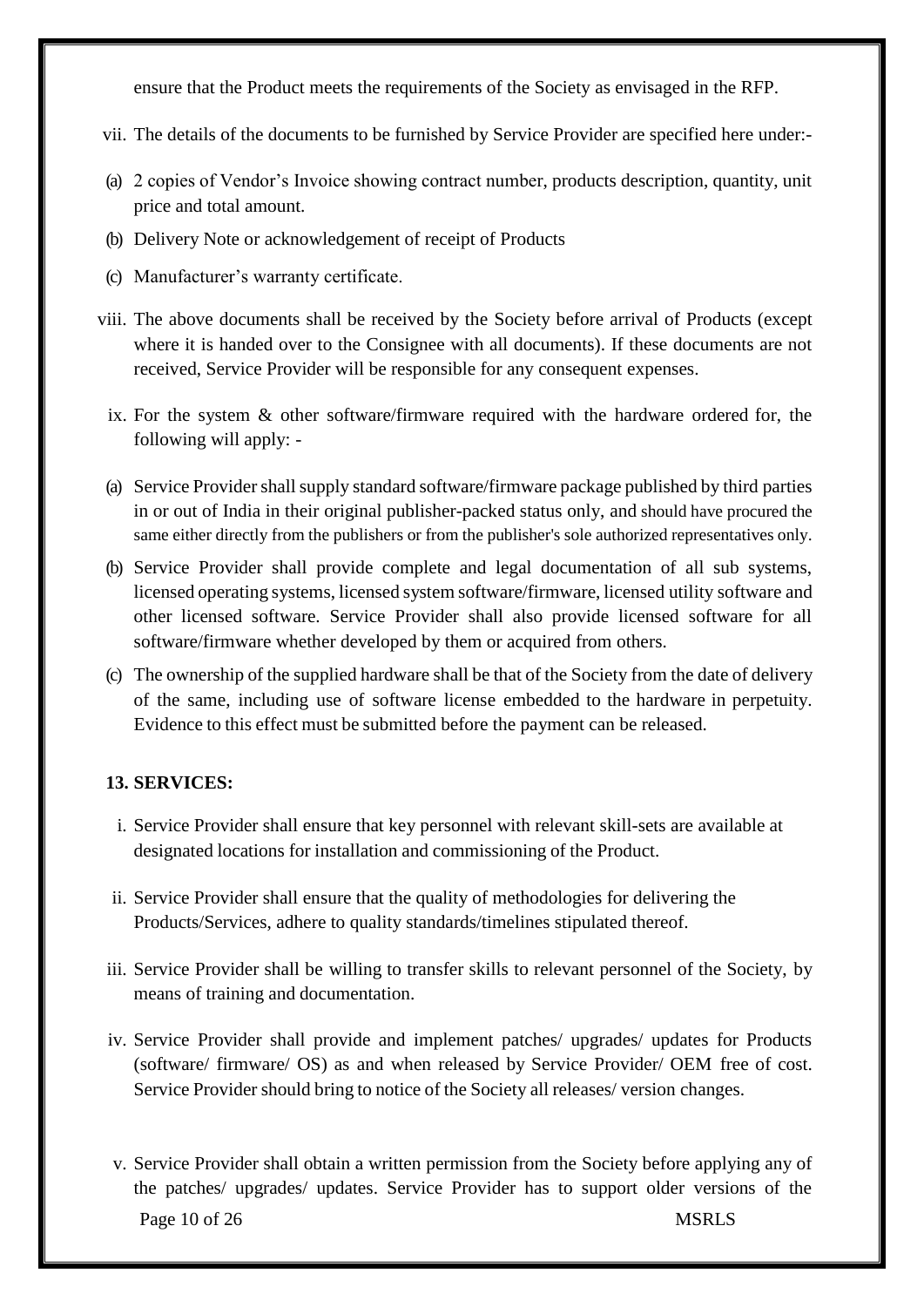OS/firmware/middleware etc in case the Society chooses not to upgrade to latest version.

- vi. Service Provider shall provide maintenance support for the Product including embedded software/ OS/ middleware etc over the entire period of Contract.
- vii. All product updates, upgrades & patches shall be provided by Service Provider free of cost during warranty period.
- viii. Service Provider shall provide legally valid firmware/software. The detailed information on license count and type of license should also be provided to the Society.
- ix. Service Provider shall keep the Society explicitly informed the end of support dates on related Products including embedded software/ OS/ middleware.

#### **14. WARRANTY PERIOD:**

- i. During the warranty period, Service Provider will have to undertake comprehensive support of the entire Product (hardware/components/ operating software/firmware) supplied by them at no additional cost to the Society.
- ii. During the support period, Service Provider shall ensure that services of professionally qualified personnel are available for providing comprehensive on-site maintenance of the Product and its components as per the Society's requirements.
- iii. On site comprehensive warranty for the Product would include free replacement of spares, parts, kits, resolution of problem, if any, in Product.
- iv. In the event of system break down or failures at any stage, protection available, which would include the following, shall be specified.
- (a) Diagnostics for identification of systems failures
- (b) Protection of data/ Configuration
- (c) Recovery/ restart facility
- (d) Backup of system software/ Configuration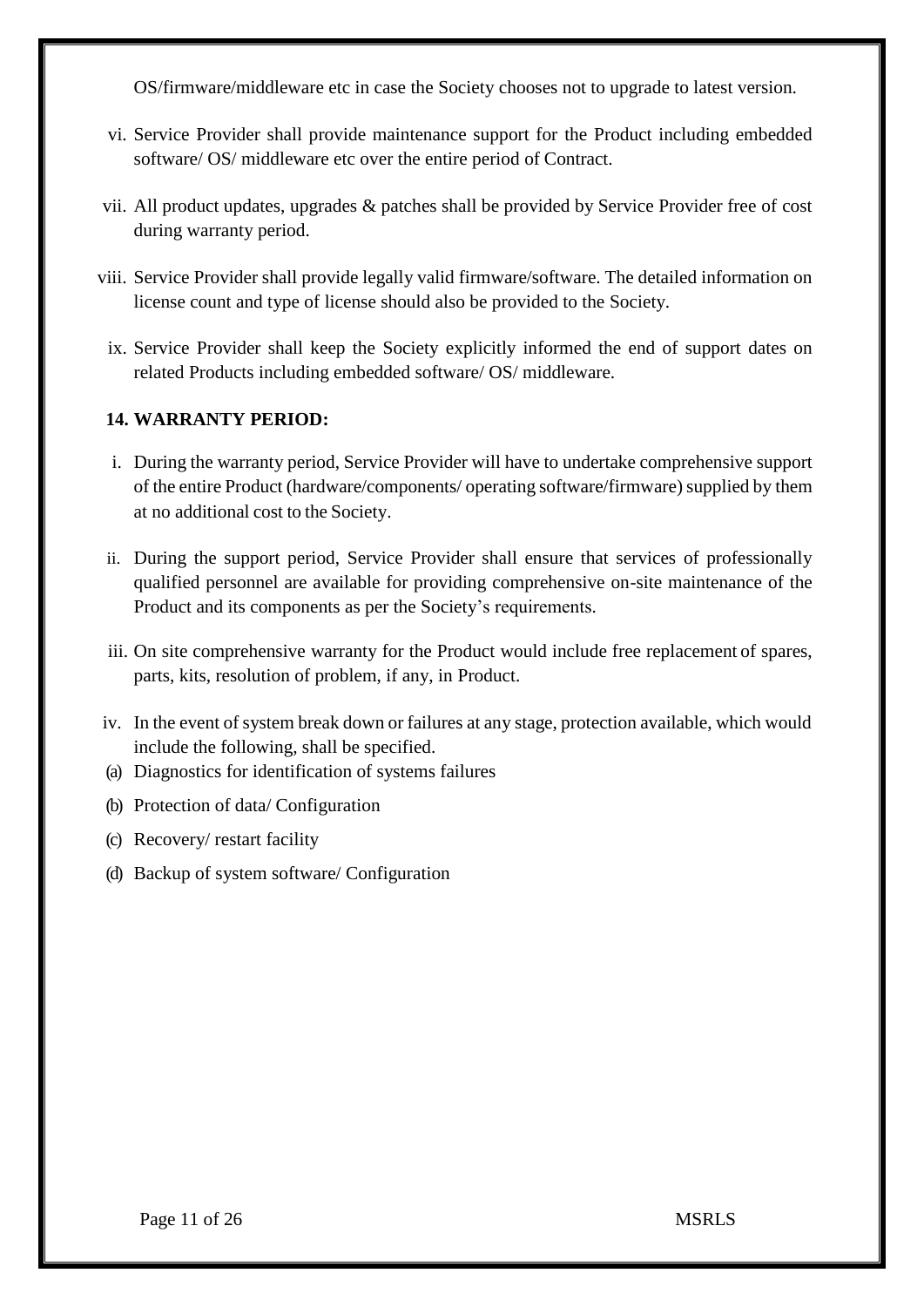#### **15. INSPECTION AND TESTING:**

- i. The Society reserves the right to carry out pre-shipment inspection or demand a demonstration of the Product on a representative model at Service Provider's location.
- ii. The inspection and tests prior to dispatch of Products / at the time of final acceptance would be as follows:
- (a) Service Provider shall intimate the Society before dispatching Products for conducting inspection and testing.
- (b) Successful conduct and conclusion of inspection and testing shall be the sole responsibility of Service Provider. However, the Society may at its sole discretion, waive inspection of Products.
- iii. The inspection and tests may also be conducted at the point of delivery and / or at the Products' final destination.

#### **16. TECHNICAL DOCUMENTATION:**

- i. Service Provider shall deliver the following documents to the Society for every hardware / firmware / software including third party software before software/ service become operational, which includes, user manuals, installation manuals, operation manuals, design documents, process documents, technical manuals, functional specification, software requirement specification, on-line tutorials/ computer based tests, system configuration documents, system/database administrative documents, debugging/diagnostics documents, test procedures etc.
- ii. Any level/ version changes and/or clarification or corrections or modifications in the above mentioned documentation should be supplied by Service Provider to the Society, free of cost in timely manner.

#### **17. TENDER FEE:**

No tender fee will be applicable for submission of this Bid.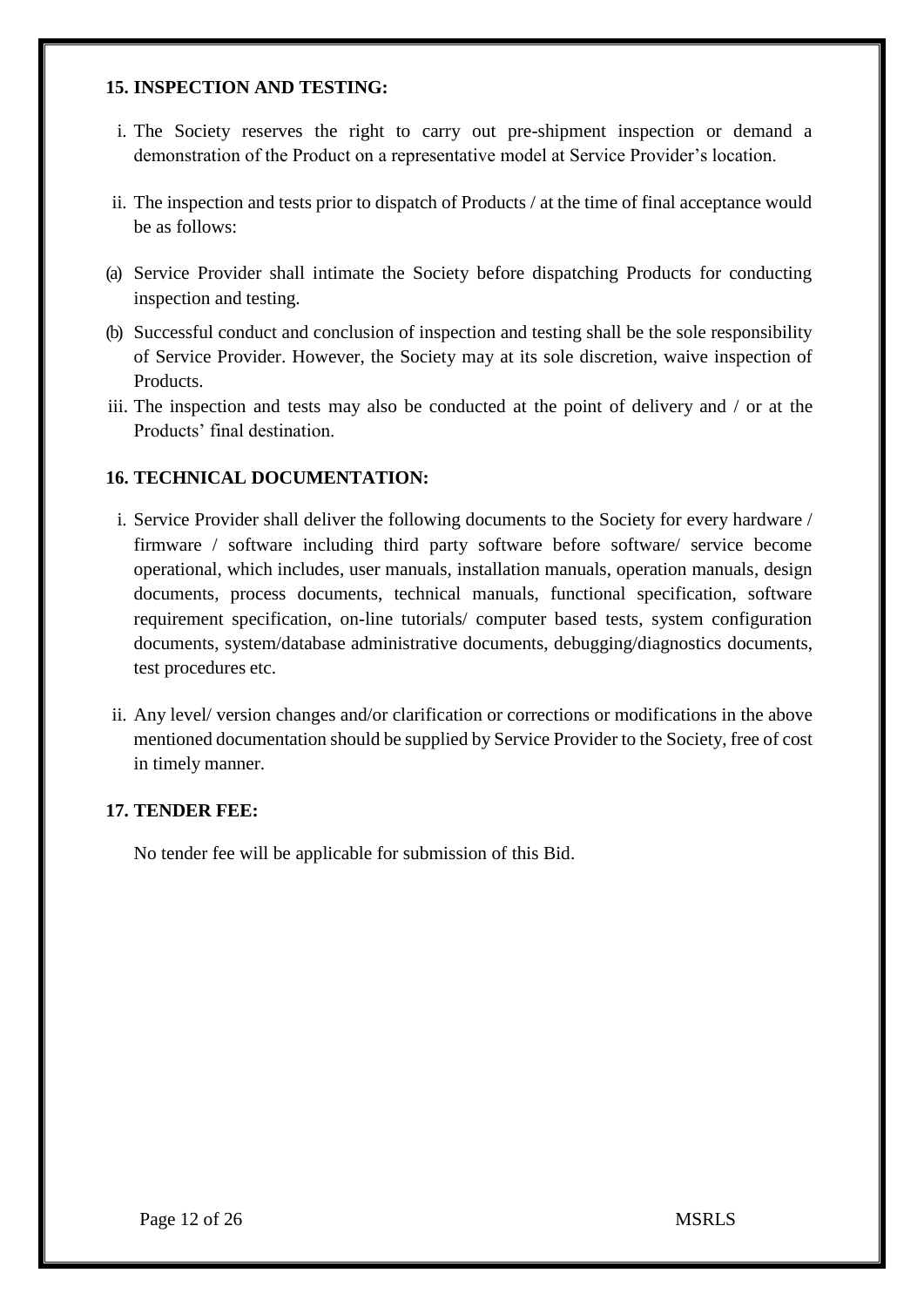#### **PART-II:**

### **Appendix –A**

#### **BID FORM (TECHNICAL BID)**

[On Company's letter head] (To be included in Technical Bid Envelope)

Date:

< Address of tendering office >

To:

Dear Sir, **Ref: RFP No. dated** 

We have examined the above RFP and we offer to supply, Install, test and support the desired Products detailed in this RFP.

While submitting this Bid, we certify that:

- The undersigned is authorized to sign on behalf of the Bidder and the necessary support document delegating this authority is enclosed to this letter.
- We have quoted for all the Products/Services mentioned in this RFP in our Financial Bid.
- The contents of our Bid are factually correct. We also accept that in the event of any information / data / particulars proving to be incorrect, the Society will have the right to disqualify us from the RFP.
- We understand that you are not bound to accept the lowest or any Bid you may receive and you may reject all or any Bid without assigning any reason or giving any explanation whatsoever.
- We are not under any debarment/blacklist period for breach of contract/fraud/corrupt practices by any State or Central Government or their agencies/departments.
- We hereby certify that we (if participating in RFP as OEM)/ our OEM have a support center and level 3 escalation (highest) located in India.
- We, further, hereby undertake and agree to abide by all the terms and conditions stipulated by the Society in the RFP document.

Dated this ....... day of ...........................2021

*(Signature) (Name)*

Duly authorised to sign Bid for and on behalf of

**Seal of the company.**

Page 13 of 26 MSRLS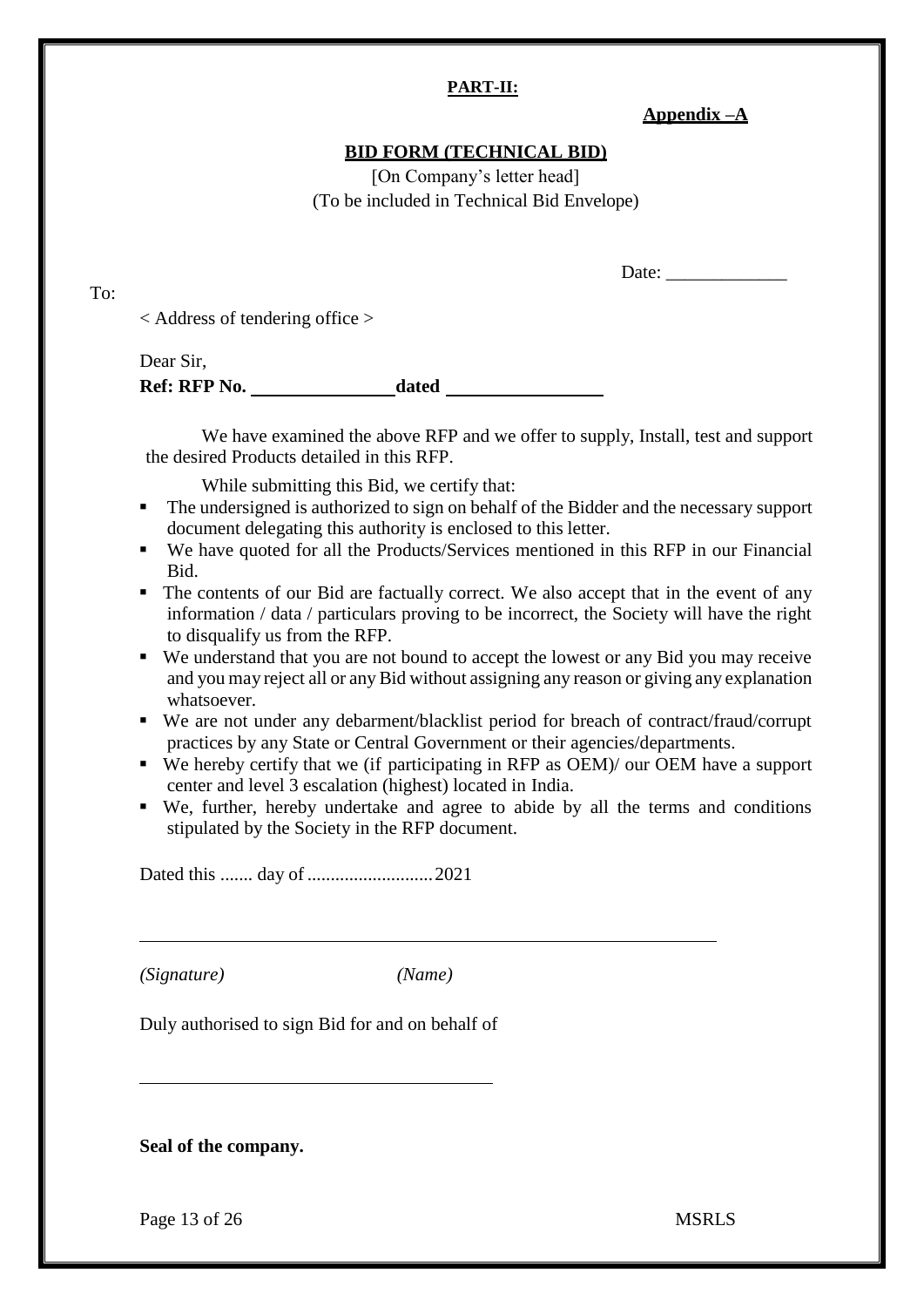# **Appendix-B**

# **Bidder's Eligibility Criteria**

Bidders meeting the following criteria are eligible to submit their Bids along with supporting documents. If the Bid is not accompanied by all the required documents supporting eligibility criteria, the same would be rejected:

| S.  | <b>Eligibility Criteria</b>                                                  | Compliance | <b>Documents to be submitted</b>   |
|-----|------------------------------------------------------------------------------|------------|------------------------------------|
| No. |                                                                              | (Yes/No)   |                                    |
| 1.  | The Bidder must be a firm/organization<br>registered under applicable Act in |            | Certificate of Registration        |
|     | India.                                                                       |            |                                    |
| 2.  | The Bidder must have an average                                              |            | Copy of the audited financial      |
|     | turnover of minimum Rs. 25 lakhs                                             |            | statement for required financial   |
|     | during last 3 financial year(s).                                             |            | (Certificate<br>from<br>years.     |
|     |                                                                              |            | auditor<br>for<br>statutory        |
|     |                                                                              |            | preceding/current 3 year may be    |
|     |                                                                              |            | submitted.)                        |
| 3.  | The Bidder should be a profitable                                            |            | Copy of the audited financial      |
|     | organization (on the basis of operating                                      |            | statement along with profit and    |
|     | profit after tax) for at least 3 years out                                   |            | loss statement for corresponding   |
|     | of last 4 financial years including last                                     |            | years and / or Certificate of the  |
|     | year.                                                                        |            | statutory auditor.                 |
| 4.  | Bidder should have experience of                                             |            | Copy of the order and / or         |
|     | minimum 3 years in providing the                                             |            | Certificate of completion of the   |
|     | Products/Services.                                                           |            | work. The Bidder should also       |
|     |                                                                              |            | furnish user acceptance report.    |
| 5.  | Certification Requirements by OEM:                                           |            | Copy of the Valid Certificate(s)   |
|     | 1) ISO 9001                                                                  |            | to be provided                     |
|     | 2) ISO 27001                                                                 |            |                                    |
| 6.  | should<br><b>Bidders</b><br>be<br>under<br>not                               |            | Bidder should specifically certify |
|     | debarment/blacklist period for breach                                        |            | in Appendix A in this regard.      |
|     | of contract/fraud/corrupt practices by                                       |            |                                    |
|     | any Society/ Public Sector Undertaking                                       |            |                                    |
|     | / State or Central Government or their                                       |            |                                    |
|     | agencies/ departments on the date of                                         |            |                                    |
|     | submission of bid for this RFP.                                              |            |                                    |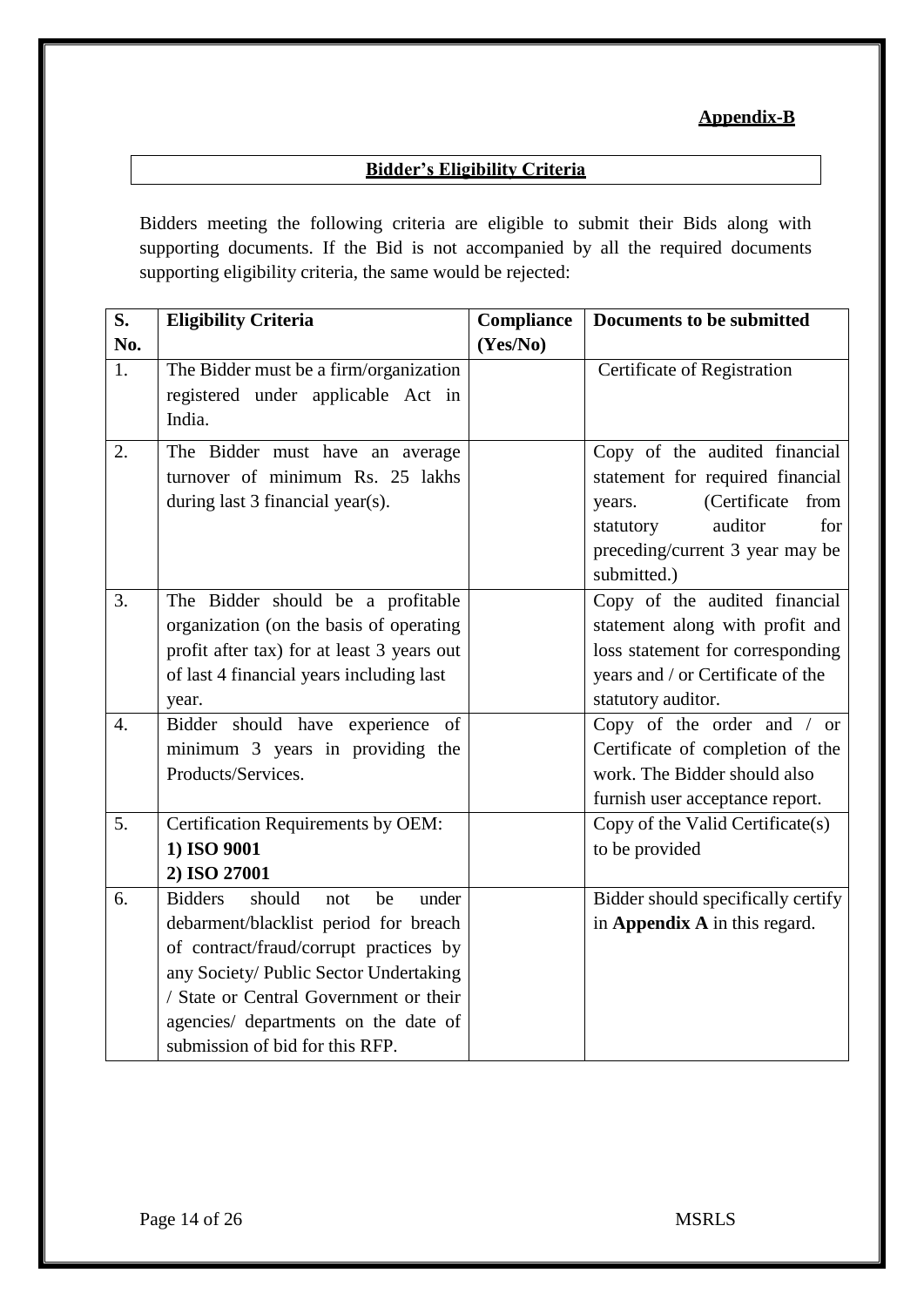| The bidder, if participating as Channel | Bidder should specifically certify |
|-----------------------------------------|------------------------------------|
| Partner of any OEM, then OEM should     | in Appendix A in this regard.      |
| have a support center and level 3       |                                    |
| escalation (highest) located in India.  |                                    |
| For OEMs, directly participating, the   |                                    |
| conditions mentioned above for support  |                                    |
| center remain applicable.               |                                    |

Documentary evidence must be furnished against each of the above criteria along with an index. All documents must be signed by the authorized signatory of the Bidder. Relevant portions, in the documents submitted in pursuance of eligibility criteria, should be highlighted.

# **Name & Signature of authorized signatory**

**Seal of Company**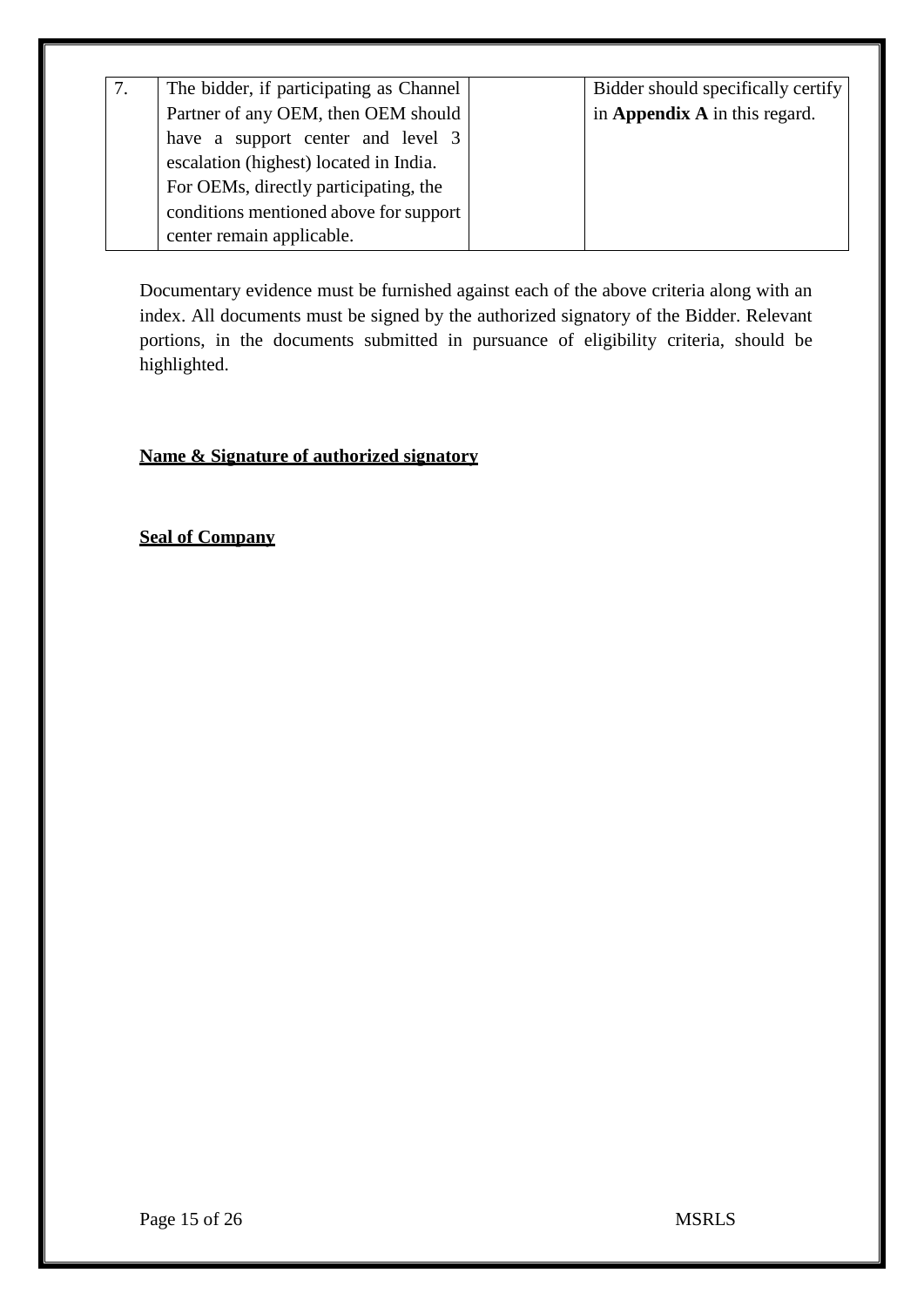### **Appendix-C**

### **Technical & Functional Specifications**

To qualify in the Technical Evaluation, a Bidder must comply with all the requirements as listed in the table below. Bidder(s) must submit their response in yes or no only, any compliance with qualified statement shall be treated as non-compliance.

**Note:** Model of equipment to be quoted by vendor should be latest out of OEM offerings and same will be validated while doing technical evaluation.

| Sr.No.       | <b>Technical Specifications</b>                                                                                                                                                            | <b>Compliance</b><br>(Y/N) | <b>OEM Data Sheet</b><br><b>Reference</b> |
|--------------|--------------------------------------------------------------------------------------------------------------------------------------------------------------------------------------------|----------------------------|-------------------------------------------|
| $\mathbf{A}$ | <b>VC endpoint for Conference Rooms</b><br>$(P2P)$ .                                                                                                                                       |                            |                                           |
| A.1          | <b>COMPONENTS</b>                                                                                                                                                                          |                            |                                           |
| A.1.1        | Display Unit (minimum 43 inch, flat screen)<br>Remote/Control Unit<br>Microphone & Camera Array<br>Cable Bundle<br>Codec Unit                                                              |                            |                                           |
| A.2          | <b>VIDEO</b>                                                                                                                                                                               |                            |                                           |
| A.2.1        | The system should support latest industry<br>Video standards including H.323 and SIP.                                                                                                      |                            |                                           |
| A.2.2        | Should support H.263, H.263+,<br>H.264 and H.265.                                                                                                                                          |                            |                                           |
| A.2.3        | An Encrypted call should be possible                                                                                                                                                       |                            |                                           |
| A.2.4        | Ultra HD 4k should be possible<br>when sending or receiving two live<br>video sources simultaneously on the<br>Codec.                                                                      |                            |                                           |
| A.2.5        | Ability to send and receive two live<br>simultaneous video sources in a single call,<br>so that the image from the main camera and<br>PC or document camera can be seen<br>simultaneously. |                            |                                           |
| A.2.6        | Should support H.239 and BFCP protocols                                                                                                                                                    |                            |                                           |
| A.2.7        | Should have at least 2 nos of HDMI (High<br>Definition Multimedia Interface) output to<br>connect 4k and Full HD display devices                                                           |                            |                                           |
|              | such as plasma/LED/LCD and projectors<br>for both Video and<br>Content. (Dual Monitor Support)                                                                                             |                            |                                           |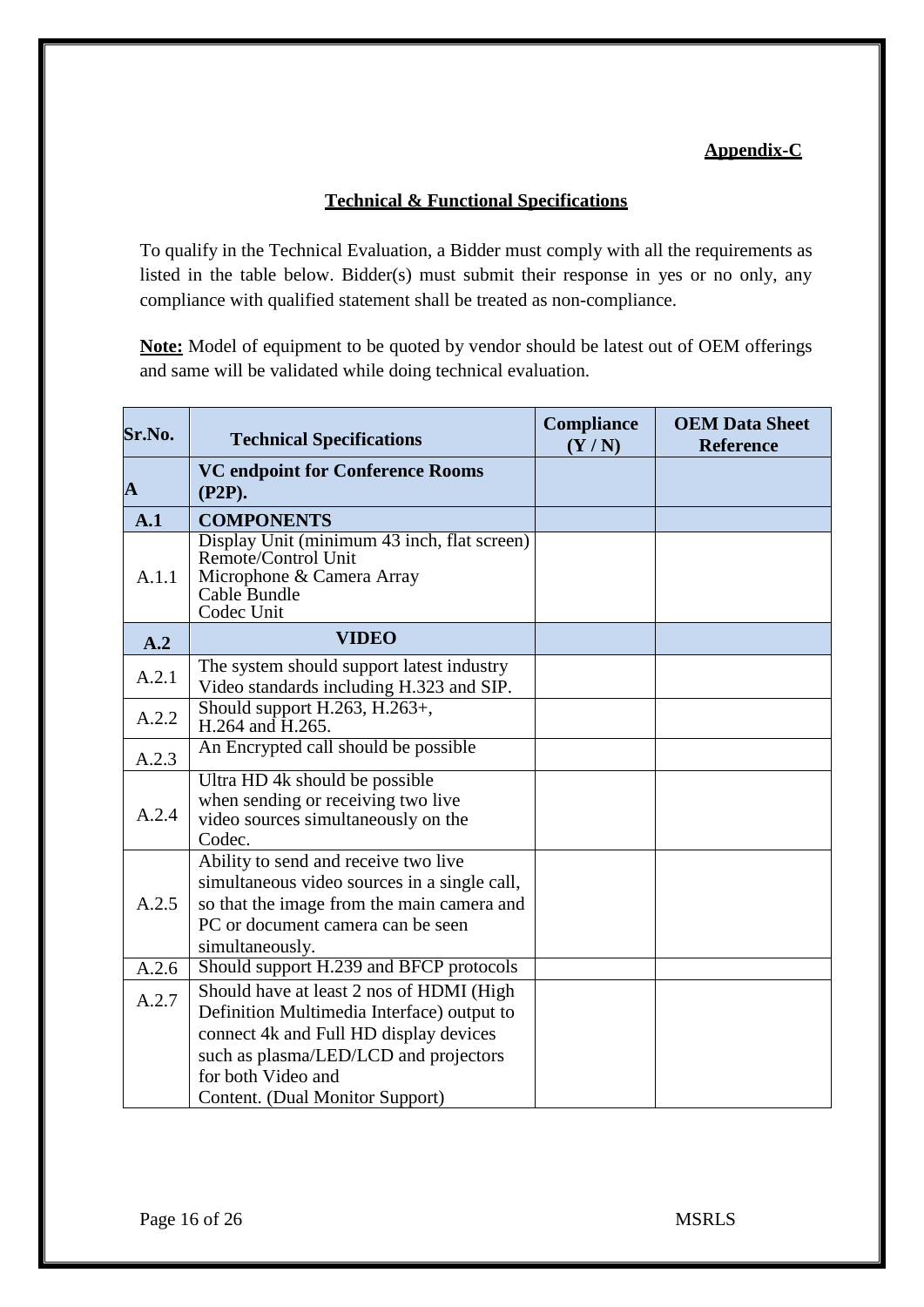|        | Endpoint functionality should be        |  |
|--------|-----------------------------------------|--|
|        | controlled by remote handset/User       |  |
| A.2.8  | friendly touch panel (The touch panel)  |  |
|        | should be part of complete              |  |
|        | device package and supplied by          |  |
|        | same OEM).                              |  |
|        | Should have DVI (Digital Video          |  |
|        | Interface) /HDMI/VGA (Digital           |  |
|        |                                         |  |
|        | Video Interface) input to connect PC/   |  |
| A.2.9  | Laptop directly to the Video            |  |
|        | conferencing system and display         |  |
|        | resolutions from minimum of             |  |
|        | WXGA (1280 x 768) to 1080p              |  |
|        | $(1920 \times 1080)$                    |  |
| A.2.10 | Should have 1 HD video Input to         |  |
|        | connect the HD camera                   |  |
| A.3    | <b>AUDIO</b>                            |  |
|        | System should support latest            |  |
|        | industry audio standards or             |  |
| A.3.1  | equivalent.                             |  |
|        | G.711, G.722, G.722.1, G.729            |  |
|        | standard equivalent wide band           |  |
|        | protocols must be supported.            |  |
|        | Noise Reduction, Automatic Gain         |  |
| A.3.2  | control, Acoustic Echo Canceller,       |  |
|        | Active Lip synchronization              |  |
|        | Should support 2 or more                |  |
| A.3.3  | microphones with either of the          |  |
|        | following; such as IP cable             |  |
|        | connected/Integrated in codec.          |  |
|        | The pickup of the microphones           |  |
| A.3.4  | should be at least 6 feet or above from |  |
|        | the microphone.                         |  |
| A.3.5  | Echo Cancellation for every input       |  |
|        | must be available.                      |  |
| A.4    | NETWORK INTERFACES,                     |  |
|        | <b>BANDWIDTH ETC.</b>                   |  |
| A.4.1  | 1 LAN /Ethernet--10/100/1000            |  |
|        | Mbps full duplex                        |  |
| A.4.2  | H323/SIP up to 10 Mbps point-to-        |  |
|        | point.                                  |  |
|        | Packet Loss Based Down speeding         |  |
| A.4.3  | using flow control until                |  |
|        | acceptable packet loss is               |  |
|        | detected.                               |  |
| A.4.4  | Differentiated Services (QOS)           |  |
|        | IP adaptive bandwidth                   |  |
| A.4.5  | management (including flow              |  |
|        | control)                                |  |
| A.4.6  | <b>Auto Network Address Translation</b> |  |
|        | (NAT) support                           |  |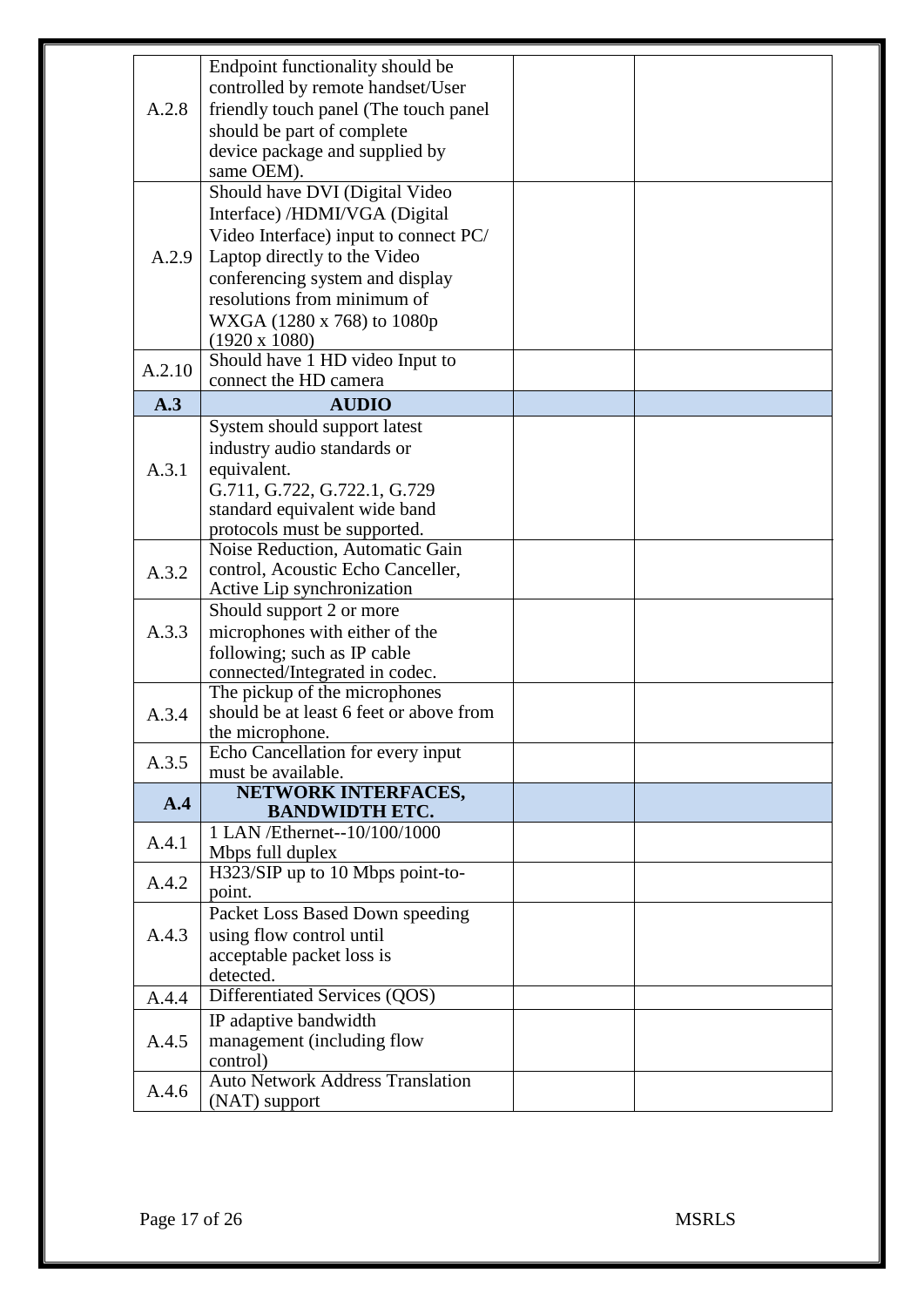| A.4.7  | <b>Standards based-Packet Loss</b>                                                                                                                                                                                 |  |  |
|--------|--------------------------------------------------------------------------------------------------------------------------------------------------------------------------------------------------------------------|--|--|
|        | Recovery feature on H.323 call                                                                                                                                                                                     |  |  |
| A.4.8  | Should support URI Dialing                                                                                                                                                                                         |  |  |
| A.4.9  | Support for H.245 DTMF tones in<br>H.323                                                                                                                                                                           |  |  |
| A.4.10 | Must support IPv4 and IPv6 from day<br>one on both H.323 and SIP.                                                                                                                                                  |  |  |
| A.4.11 | Allocation and management of<br>maximum bandwidth between<br>endpoints/ groups of endpoints.                                                                                                                       |  |  |
| A.4.12 | Pairing with touch screen display.                                                                                                                                                                                 |  |  |
| A.5    | <b>SECURITY</b>                                                                                                                                                                                                    |  |  |
| A.5.1  | Should support Password<br>protected system menu.                                                                                                                                                                  |  |  |
| A.5.2  | ITU-T standards based Encryption of<br>the video call.                                                                                                                                                             |  |  |
| A.5.3  | Call should be encrypted end-to- end<br>on IP                                                                                                                                                                      |  |  |
| A.5.4  | Should support Standards-based:<br>H.235 v2 & v3 and AES-256<br>Encryption via Automatic key<br>generation and exchange. The same<br>should be available in a call<br>with Video and presentation (dual<br>video). |  |  |
| A.5.5  | Ability to manually turn encryption<br>On or OFF should be there.                                                                                                                                                  |  |  |
| A.5.6  | Should have support for H.235.1<br>to authenticate central gatekeeper for<br>trusted Endpoints.                                                                                                                    |  |  |
| A.5.7  | Should have support to secure SIP<br>call using TLS 1.2 protocol.                                                                                                                                                  |  |  |
| A.5.8  | Any up-to-date video conferencing<br>related security protocols should be<br>supported on endpoints.                                                                                                               |  |  |
| A.6    | <b>CAMERA</b>                                                                                                                                                                                                      |  |  |
| A.6.1  | Should support 1/3" CMOS or<br>higher                                                                                                                                                                              |  |  |
| A.6.2  | Minimum of 10x optical zoom                                                                                                                                                                                        |  |  |
| A.6.3  | 1920 x 1080 pixels progressive @<br>60fps                                                                                                                                                                          |  |  |
| A.6.4  | Must have a PTZ camera with<br>+15 $\degree$ /-25 $\degree$ tilt, +/- 90 $\degree$ or automatic<br>framing in case of integrated with<br>codec.                                                                    |  |  |
| A.6.5  | Should have at least 60 degrees or<br>above static field of view.                                                                                                                                                  |  |  |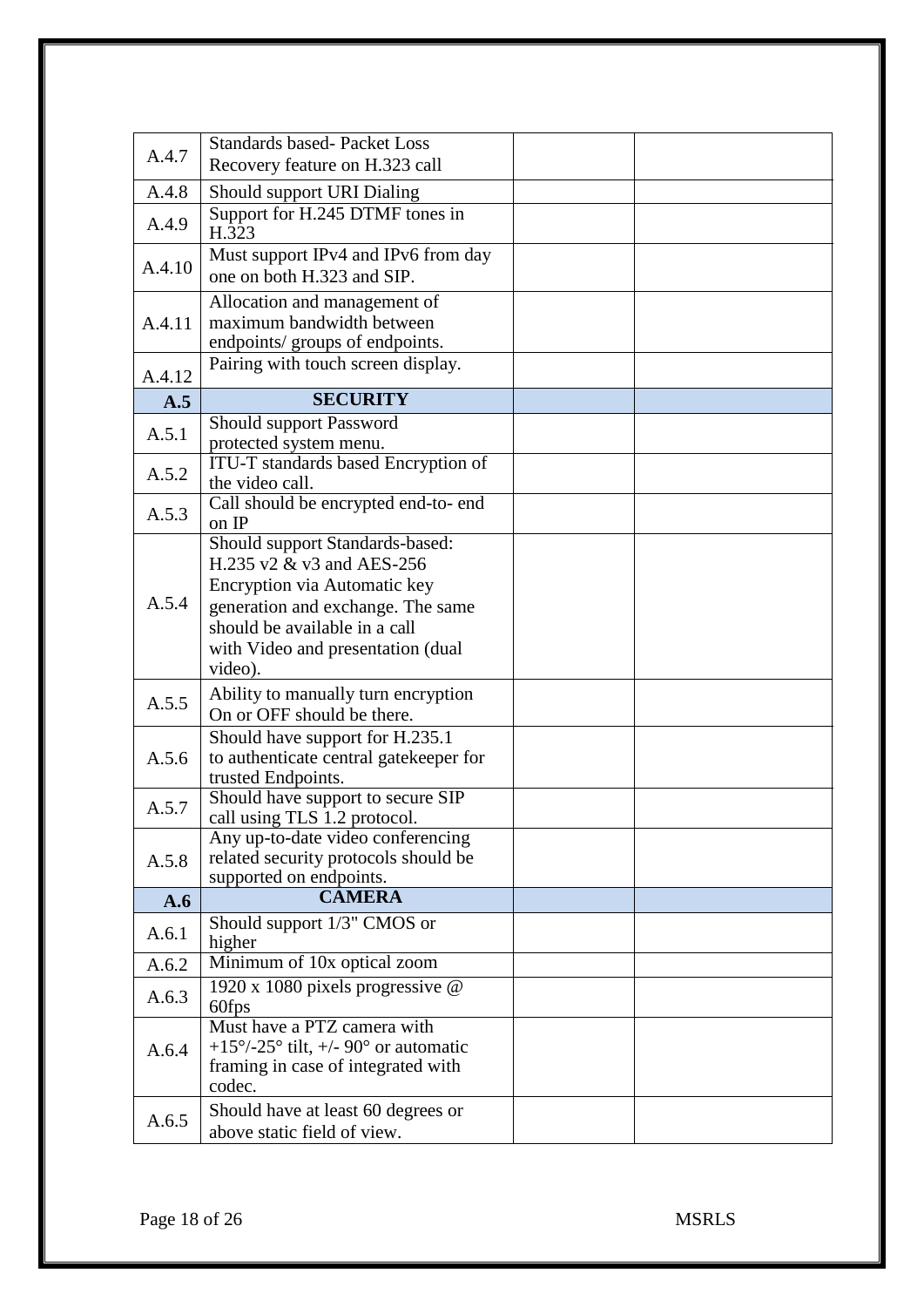|       | The camera should automatically             |  |
|-------|---------------------------------------------|--|
|       | detect who in the room is speaking and      |  |
|       | select the best camera framing for that     |  |
| A.6.6 | person and when no one is speaking it       |  |
|       | should automatically select the best        |  |
|       | group framing.                              |  |
|       | <b>DIRECTORY SERVICES / EXTERNAL</b>        |  |
| A.7   | <b>DEVICES / MANAGEMENT</b>                 |  |
|       | <b>AND OTHERS</b>                           |  |
| A.7.1 | Should support directories entries.         |  |
| A.7.2 | Should support LDAP and H.350               |  |
|       | protocols for directory transfer.           |  |
|       | Should have USB Port to connect             |  |
| A.7.3 | external devices.                           |  |
| A.7.4 | Should have RS232/ USB Port for             |  |
|       | management.                                 |  |
| A.7.5 | Date and Time support via NTP               |  |
|       | version 2 and above.                        |  |
| A.7.6 | Total management via embedded               |  |
|       | SNMP, Telnet, SSH.                          |  |
|       | Remote software upload: via web             |  |
| A.7.7 | server, SCP, HTTP, HTTPS,                   |  |
|       | Remote control and on-screen<br>menu system |  |
|       | Support for 200 or more numbers             |  |
| A.7.8 | Local directories (My Contacts),            |  |
|       | Received Calls, Placed Calls                |  |
|       | Expected average number of                  |  |
| A.7.9 | audience to serve for each room             |  |
|       | should minimum 15.                          |  |
| A.8   | <b>SOFTWARE</b> (optional)                  |  |
| A.8.1 | Zoom                                        |  |
|       | Microsoft Team                              |  |
|       | Cisco WebEx                                 |  |
| A.9   | <b>INTEROPERABILTY</b>                      |  |
|       | <b>IBM</b> Sametime support<br>$\bullet$    |  |
|       | Microsoft Teams Interoperability            |  |
| A.9.1 | Zoom Meetings Interoperability              |  |
|       | Compatibility with NIC video<br>$\bullet$   |  |
|       | conferencing system                         |  |

# **All components of any End-Point should be from same OEM**

**Name & Signature of authorised signatory**

**Seal of Company**

Page 19 of 26 MSRLS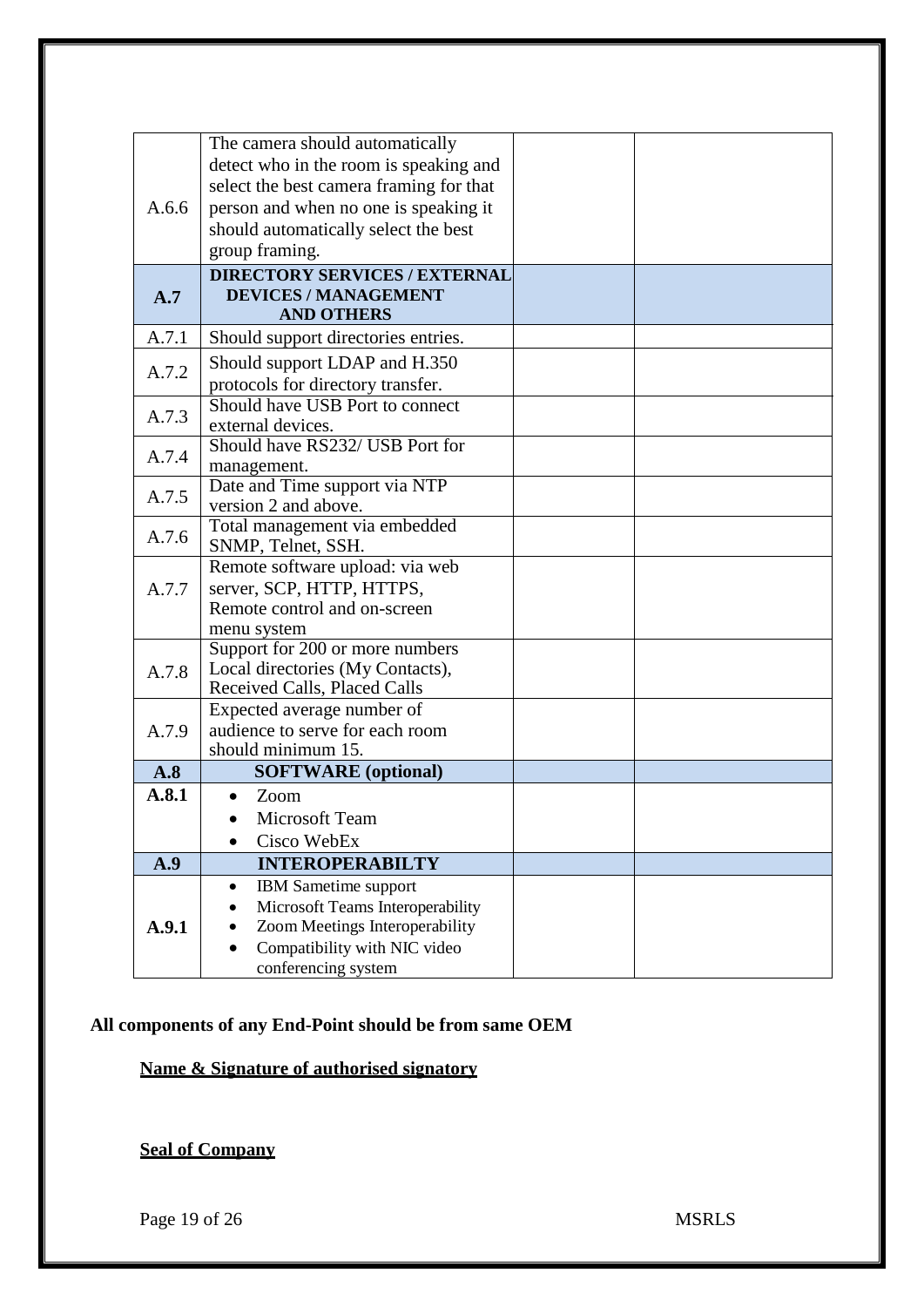# **Appendix-D**

# **Bidder Details**

Details of the Bidder

| S. No. | Particulars                                           | Details |
|--------|-------------------------------------------------------|---------|
| 1.     | Name                                                  |         |
| 2.     | Date of Incorporation and / or commencement of        |         |
|        | business                                              |         |
| 3.     | Certificate of incorporation                          |         |
| 4.     | Brief description of the Bidder including details of  |         |
|        | its main line of business                             |         |
| 5.     | Company website URL                                   |         |
| 6.     | Company Pan Number                                    |         |
| 7.     | Company GSTIN Number                                  |         |
| 8      | Company Trader License from Meghalaya                 |         |
| 9.     | Particulars of the Authorized Signatory of the Bidder |         |
|        | a) Name                                               |         |
|        | Designation<br>b)                                     |         |
|        | Address<br>$\mathcal{C}$ )                            |         |
|        | Phone Number (Landline)<br>d)                         |         |
|        | Mobile Number<br>e)                                   |         |
|        | Fax Number<br>f)                                      |         |
|        | <b>Email Address</b><br>g)                            |         |
| 10.    | Details for EMD Refund: -                             |         |
|        | Account No.<br>a)                                     |         |
|        | b) Name of account holder                             |         |
|        | c) Name of Society                                    |         |
|        | <b>IFSC Code</b><br>d)                                |         |

### **Name & Signature of authorised signatory**

**Seal of Company**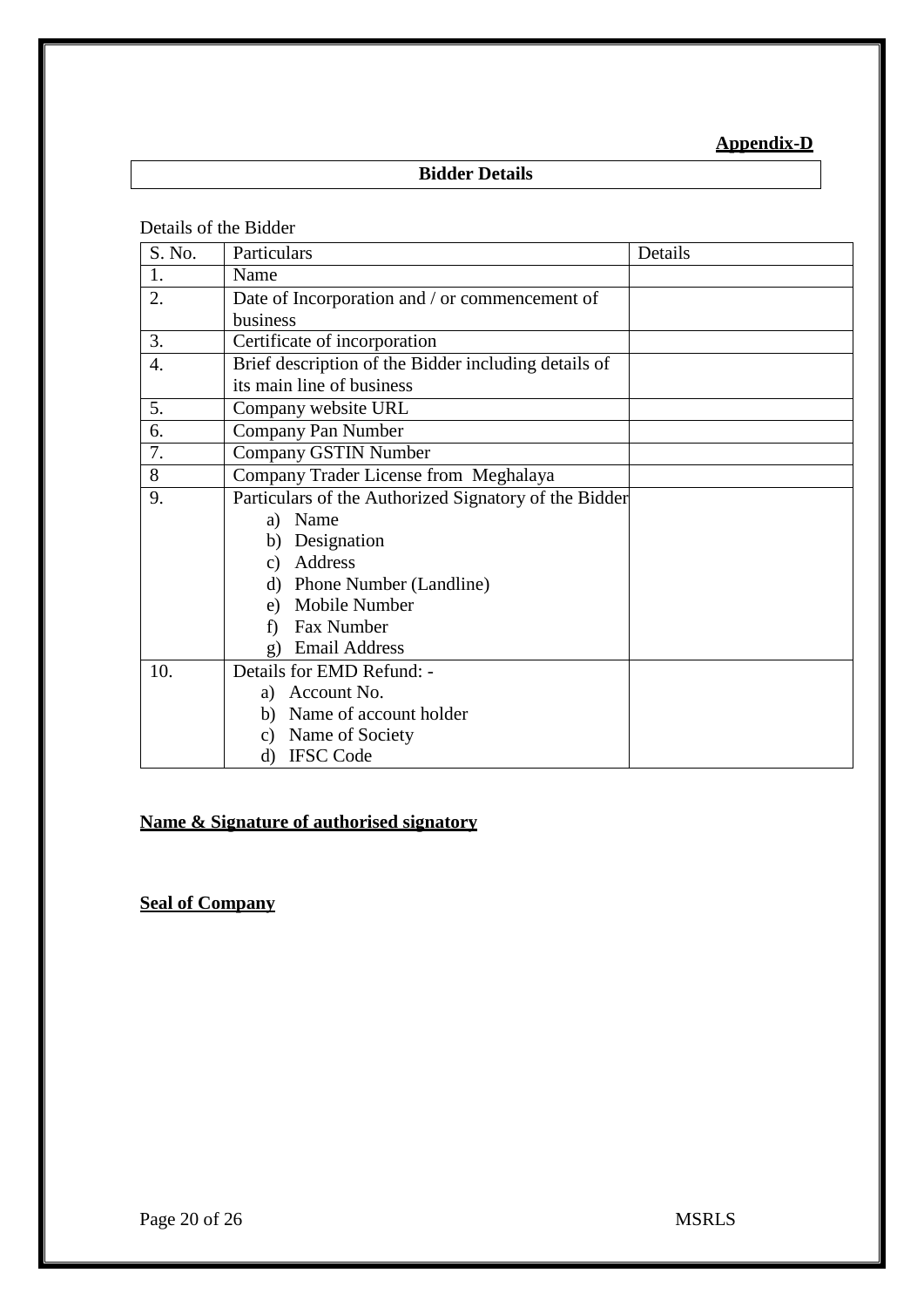### **Appendix-E**

#### **Scope of Work and Payment Schedule**

1. Quantitative detail of product to be procured are as follows:

| Sno | <b>Product Description</b>                                       | Quantity |
|-----|------------------------------------------------------------------|----------|
|     | Ultra HD 4k VC endpoint (point-to-point)<br>for Conference Rooms |          |

**Note:** The Society reserves the right to procure extra quantity during the validity period of the offer.

- 2. Supply, installation and warranty support for all components of Brand new Video Conferencing Equipment (End-Point)(hardware, software, license, firmware etc.) along with operating system and other peripherals and its integration with the Society's existing/future VC infrastructure (during the period of contract), details of solution as per appendix-c should be supplied, installed, commissioned and tested within overall 6 weeks from the date of purchase order at the location as will be mentioned in the respective Purchase Orders. All the equipment must be dual stack (IPv4 plus IPv6) compliant and should be able to support both IPv4 plus IPv6 without any upgrades.
- 3. To provide all necessary hardware and software required to make the equipment work strictly as per technical specifications. The specifications given are minimum. Bidders can quote equivalent or higher technical specifications to meet the Society's requirements. However, no weightage would be given for higher configurations.
- 4. Vendor/Bidder shall ensure that Support / Service / Upgrades /spares etc. of all supplies (hardware, software etc.) must be available for at least 5 years from date of delivery. In case model becomes out of support before expiry of 5 years, vendor has to arrange for change of equipment with equal or higher specifications (working in Society's environment) at no extra cost to the Society.
- 5. The VC equipment (End-Point) shall include all components and subcomponentslike power cables, mounting kit, any other cables, hardware& software licenses, accessories and other components should be supplied by the bidder at no extra cost to the Society.
- 6. All necessary entitlement papers of license for both hardware and software should be provided to the Society.
- 7. The Vendor shall arrange to provide one-time exhaustive training at OEM's lab (Prior to implementation or as per the schedule given by the Society) to the Society's nominated persons (5 officials). Training plan, scope and duration of the same to be shared with the Society. In addition, hands holding support to be provided to the officials who will be using the equipment.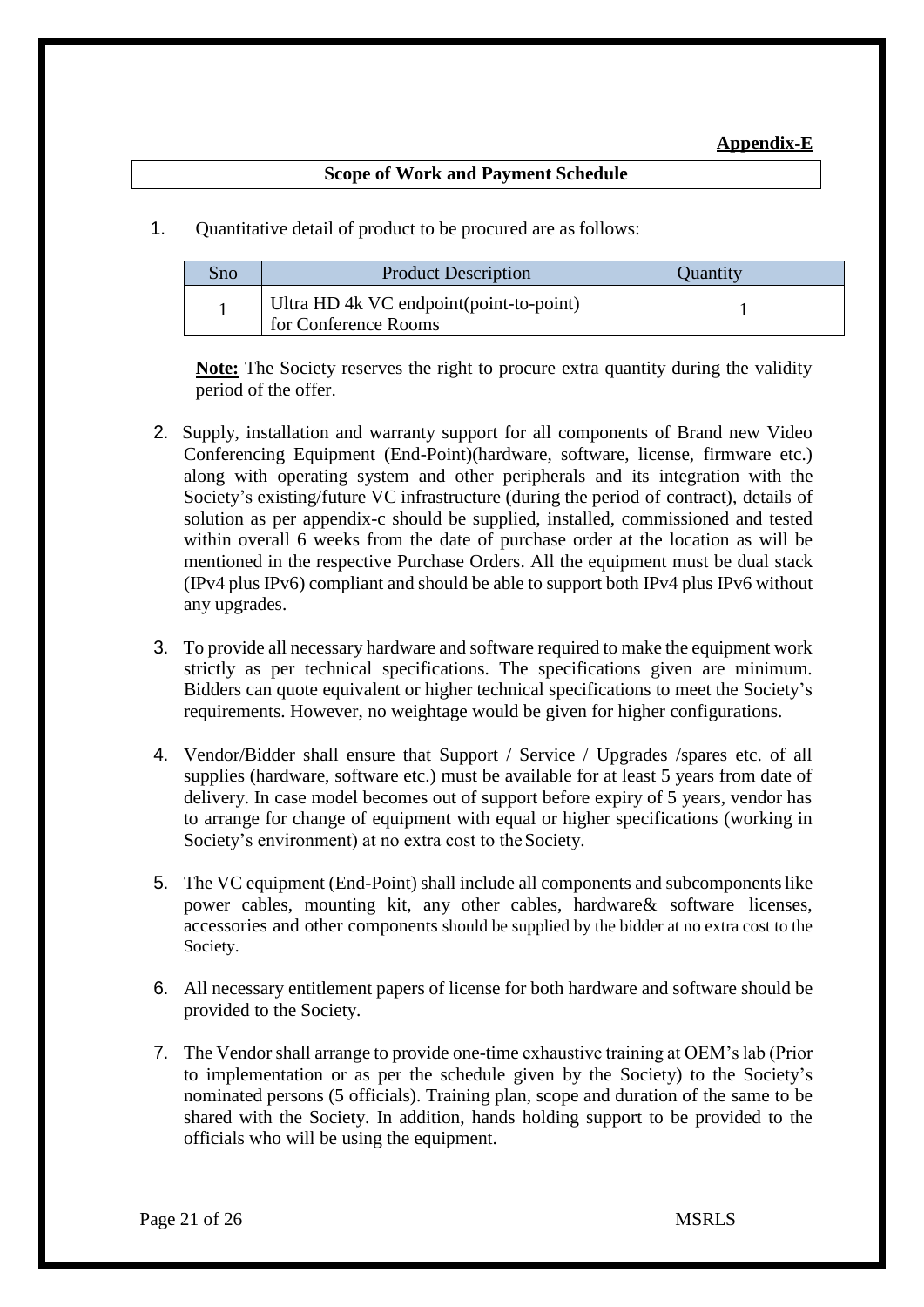- 8. The vendor should provide support with its own resources, which are on their permanent payroll and employee of the bidder's company.
- 9. All products updates, upgrades & patches should be provided by the Vendor free of cost during warranty support of 5 Years.
- 10. The Vendor should keep the Society explicitly informed the end of support dates on related products/ hardware.

| Sl.            | of<br><b>Breakup</b>    | Timelines                      | Payment terms *                                                                                                                                                   |
|----------------|-------------------------|--------------------------------|-------------------------------------------------------------------------------------------------------------------------------------------------------------------|
| no.            | payment                 |                                |                                                                                                                                                                   |
| $\mathbf{1}$   | Delivery                | 6 weeks from the<br>date of PO | 1) 70% of the equipment cost on<br>installation and acceptance of the VC<br>equipment.<br>2) Another 10% after the expiry of<br>warranty period.                  |
|                |                         |                                |                                                                                                                                                                   |
| $\overline{2}$ | Installation            |                                | 20% after installation of all devices<br>subject to successful running of the                                                                                     |
|                | $&$ Commissioning       |                                | devices in the production environment<br>of the Society for at least two months or<br>at the end of three months from the<br>date of delivery whichever is later. |
| 3              | <b>Warranty Support</b> | For minimum 5                  | Yearly in arrears                                                                                                                                                 |
|                | charges                 | years                          |                                                                                                                                                                   |

### **PAYMENT SCHEDULE**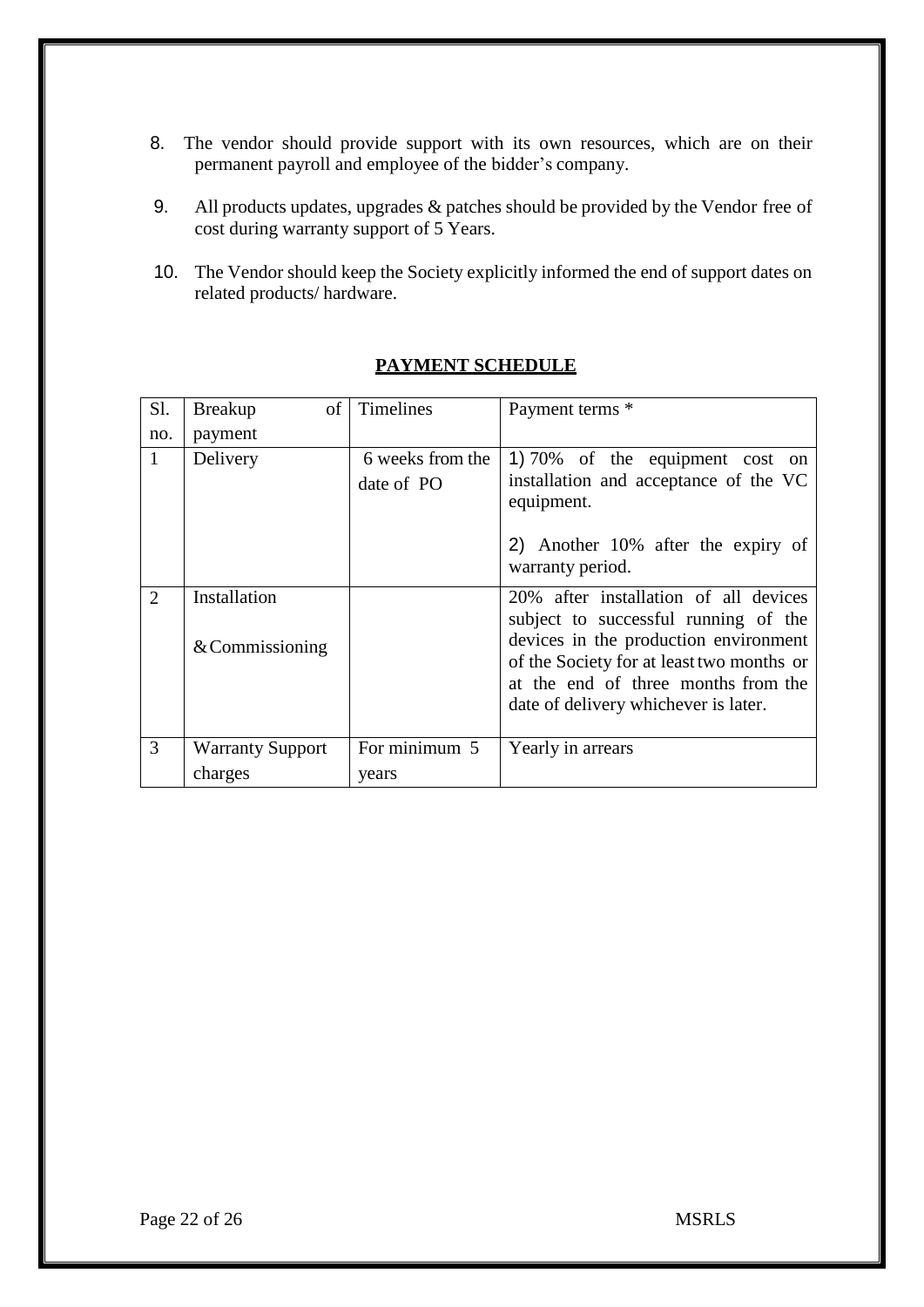**Appendix-F**

**Financial Bid**

The Financial Bid needs to contain the information listed hereunder in a sealed envelope bearing the identification – **"Financial Bid for Procurement of**

**Name of the Bidder:**

### **A. Cost of Hardware, Software, Installation, Commissioning and Warranty**

| Sr.<br>No.    | <b>Item</b>                                                                                                                                                                                             | Quantity | Rate<br>per<br>item | Amount<br>in INR. | <b>Proportion</b><br><b>Total</b><br>to<br>Cost of A (in<br>$\%$ age) # |
|---------------|---------------------------------------------------------------------------------------------------------------------------------------------------------------------------------------------------------|----------|---------------------|-------------------|-------------------------------------------------------------------------|
| a             | Display Unit                                                                                                                                                                                            |          |                     |                   |                                                                         |
| $\mathbf b$   | Remote / Control Unit                                                                                                                                                                                   |          |                     |                   |                                                                         |
| $\mathbf{C}$  | Microphone $(2 \text{ nos.})$                                                                                                                                                                           |          |                     |                   |                                                                         |
| d             | Microphone Cable (3 nos.)                                                                                                                                                                               |          |                     |                   |                                                                         |
| e             | Camera (2 nos.)                                                                                                                                                                                         |          |                     |                   |                                                                         |
| $\mathbf{f}$  | Camera Base (2.nos)                                                                                                                                                                                     |          |                     |                   |                                                                         |
| g             | <b>Other Hardware</b>                                                                                                                                                                                   |          |                     |                   |                                                                         |
| $\mathbf h$   | Software                                                                                                                                                                                                |          |                     |                   |                                                                         |
| $\mathbf{1}$  | Sub-Total $(a+b+c+d+e+f+g+h)$                                                                                                                                                                           |          |                     |                   |                                                                         |
| 2.            | Installation                                                                                                                                                                                            |          |                     |                   |                                                                         |
| 3.            | Comprehensive<br>for<br>warranty<br>software and hardware mentioned in<br>items above for 5 years from the go<br>live date. (Minimum 15% of the<br>product cost and not to bundle with<br>product cost) |          |                     |                   |                                                                         |
| Sub-Total 'A' |                                                                                                                                                                                                         |          |                     |                   |                                                                         |

#### **B. Training and Certification**

| Sr.<br>No. | Item                                         | Quote<br>(INR) | <b>Proportion</b><br><b>Total</b><br>to<br>Cost (in<br>$\%$ age) # |  |  |
|------------|----------------------------------------------|----------------|--------------------------------------------------------------------|--|--|
|            | Training and Certification (from OEM) for 10 |                |                                                                    |  |  |
|            | <b>Officials</b>                             |                |                                                                    |  |  |
|            | Sub-Total 'B'                                |                |                                                                    |  |  |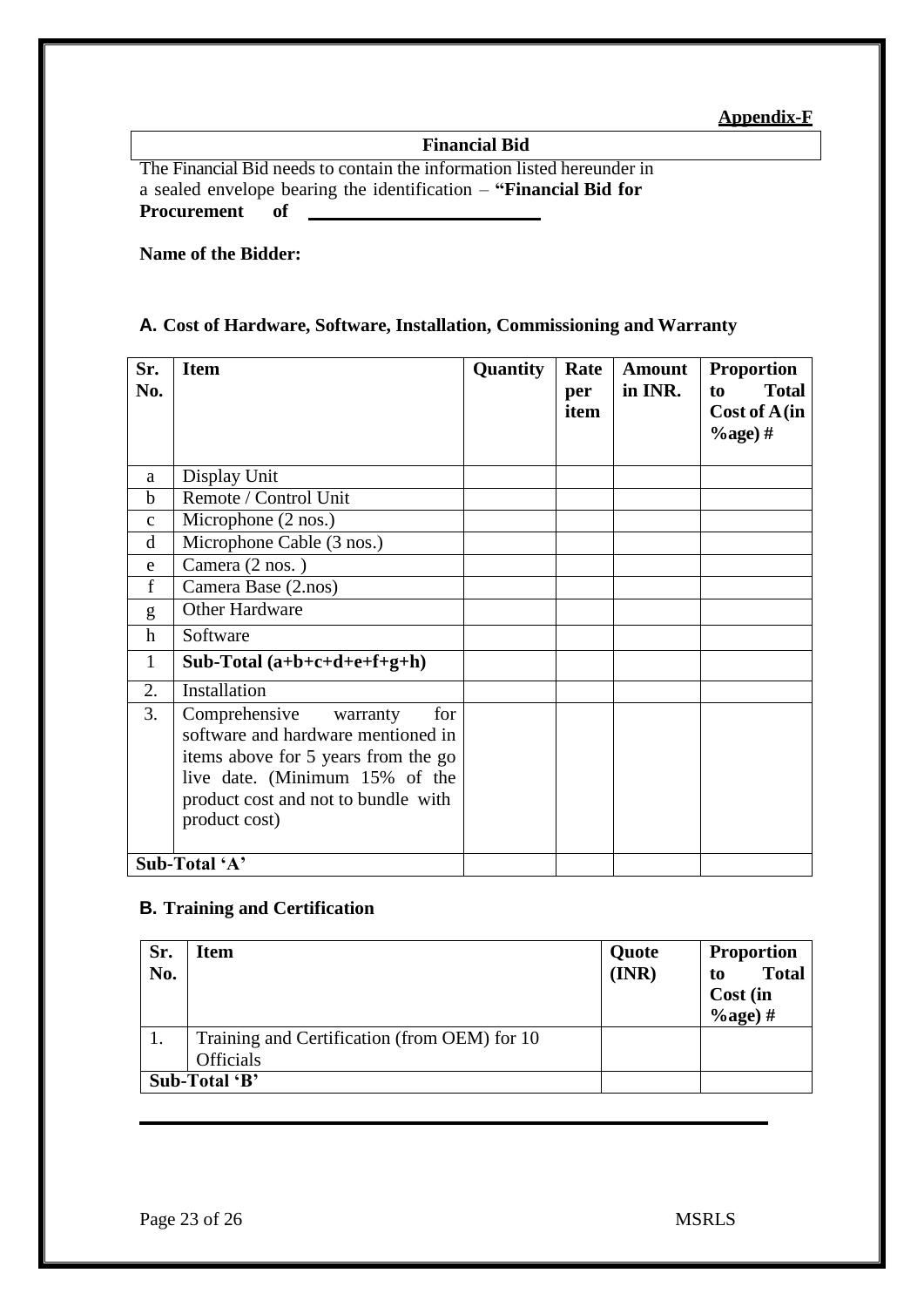| <b>Summary of Indicative Quote:</b><br><b>Particulars</b> | Quote | <b>Proportion</b><br>to                   |  |  |
|-----------------------------------------------------------|-------|-------------------------------------------|--|--|
|                                                           | (INR) | <b>Total Cost of E</b> (in<br>$\%$ age) # |  |  |
| (a) Sub-Total 'A' above                                   |       |                                           |  |  |
| (b) Sub-Total 'B' above                                   |       |                                           |  |  |
| (d) Grand Total $(A + B)^*$                               |       |                                           |  |  |

**#** The 'Proportion to Total Cost' percentage mentioned here will have to be mentioned in two decimal places. Society may procure one or more additional item (Microphone, Camera, Cable etc.), if required, at the discovered price during the bid validity period.

. *Important:* The price breakup of all the hardware/software components must be provided (even if the price is zero). The Bid may be rejected if the price breakup is not provided.

\* This will be the Total Cost of Ownership (TCO).

Page 24 of 26 MSRLS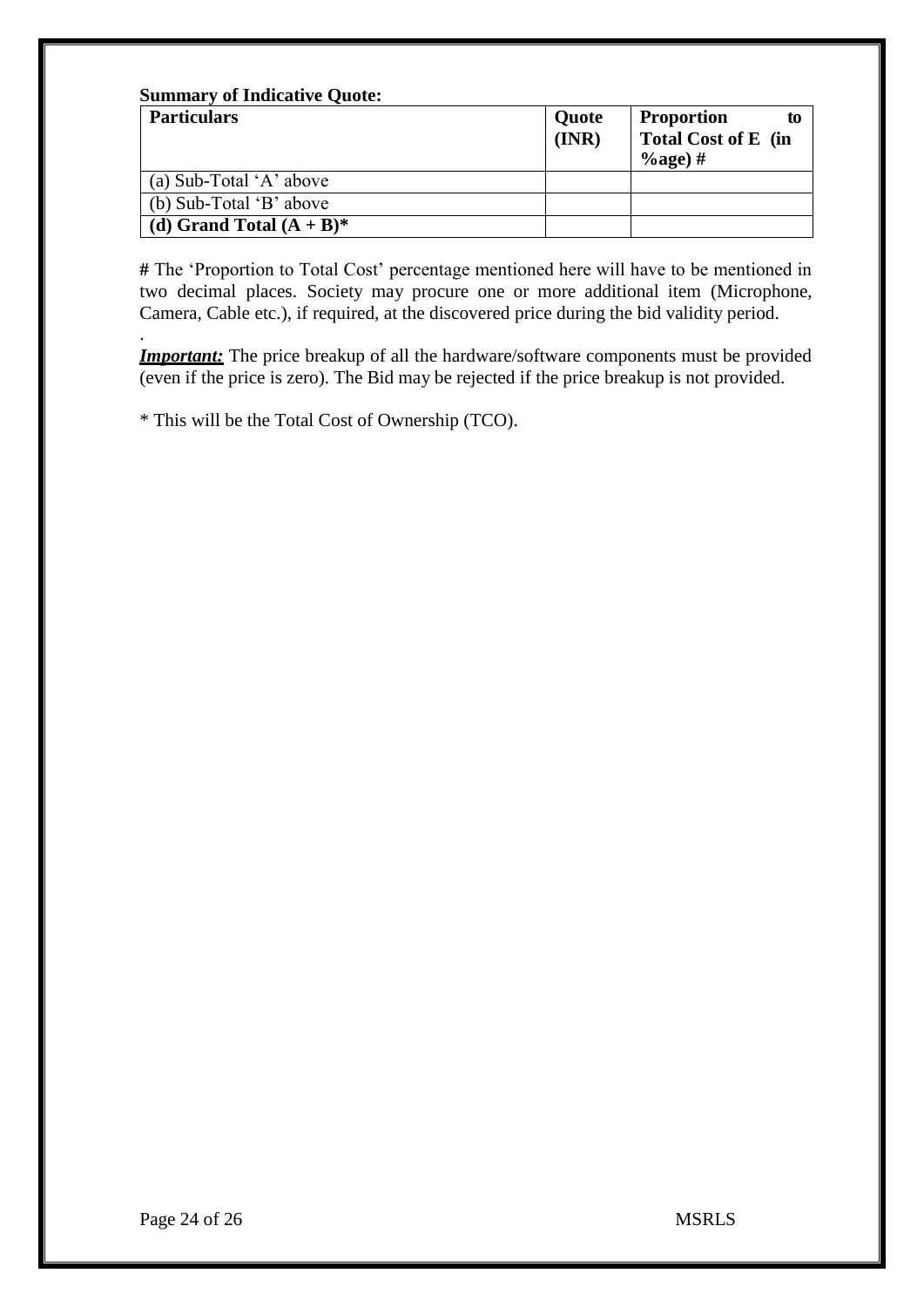#### **Appendix–G**

#### **Undertaking of Authenticity**

To:

(Name and address of Procuring Office)

#### **Sub: Undertaking of Authenticity for supplied Product(s) Ref: RFP No. MSRLS/ dated \_\_\_\_\_\_\_\_\_\_\_\_**

With reference to the Product being quoted to you vide our Bid No: dated , we hereby undertake that all the components /parts /assembly / software etc. used in the Product to be supplied shall be original new components / parts / assembly / software only, from respective OEMs of the Products and that no refurbished / duplicate / second hand components /parts/ assembly / software shall be supplied or shall be used.

2. We also undertake that in respect of licensed operating systems and other software utilities to be supplied, the same will be sourced from authorized sources and supplied with Authorized License Certificate (i.e. Product keys on Certification of Authenticity in case of Microsoft Windows Operating System).

3. Should you require, we hereby undertake to produce the certificate from our OEM supplier in support of above undertaking at the time of delivery/installation. It will be our responsibility to produce such letters from our OEM supplier's at the time of delivery or within a reasonable time.

4. In case of default and/or the Society finds that the above conditions are not complied with, we agree to take back the Product(s) supplied and return the money paid by you, in full within seven days of intimation of the same by the Society, without demur or any reference to a third party and without prejudice to any remedies the Society may deem fit.

5. We also take full responsibility of both Product(s) & Service(s) as per the content of the RFP even if there is any defect by our authorized Service Centre / Reseller / SI etc.

Dated this ....... day of .............................201

*(Signature) (Name) (In the capacity of)*

Duly authorized to sign Bid for and on behalf of